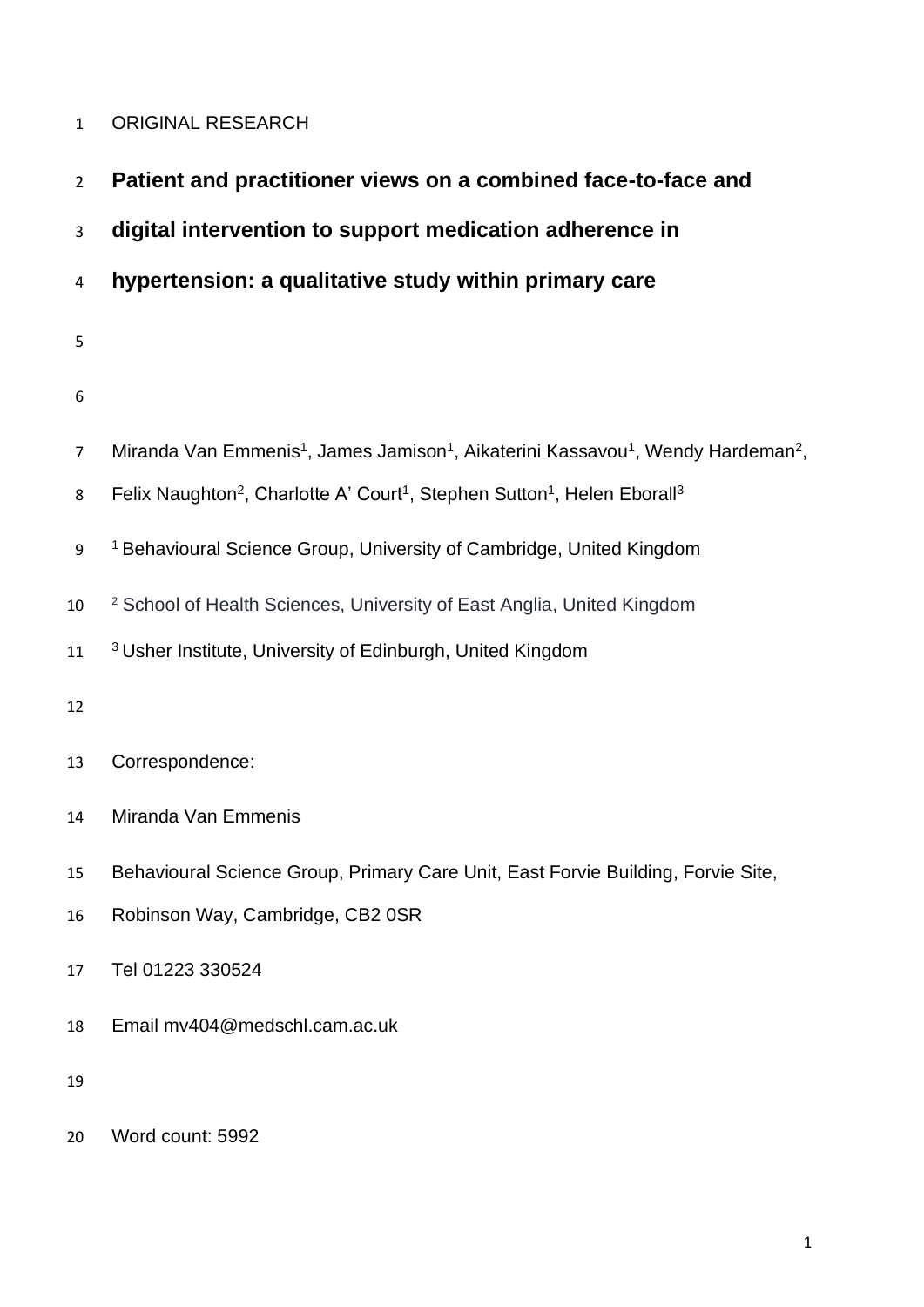# **Abstract**

 **Objectives:** To explore patients' and healthcare practitioners' views about non- adherence to hypertension medication and potential content of a combined very brief face-to-face discussion (VBI) and digital intervention (DI).

 **Methods:** A qualitative study (N=31): interviews with patients with hypertension (n=6) and healthcare practitioners (HCPs; n=11) and four focus groups with patients with hypertension (n=14). Participants were recruited through general practices in Eastern England and London. Topic guides explored reasons for medication non- adherence and attitudes towards a potential intervention to support adherence. Stimuli to facilitate discussion included example SMS messages and smartphone app features, including mobile sensing. Analysis was informed methodologically by the constant comparative approach and theoretically by Perceptions and Practicalities Approach (PAPA).

 **Results:** Participants' overarching explanations for non-adherence were non- intentional (forgetting) and intentional (concerns about side-effects, reluctance to medicate). These underpinned their views on intervention components: messages that targeted forgetting medication or obtaining prescriptions were considered more useful than messages providing information on consequences of non-adherence. Tailoring the DI to the individuals' needs, regarding timing and number of messages, was considered important for user engagement. Patients wanted control over the DI and information about data use associated with any location sensing. While the DI was considered limited in its potential to address intentional non-adherence, HCPs saw the potential for a VBI in addressing this gap, if conducted in a non-judgemental manner. Incorporating a VBI into routine primary care was considered feasible,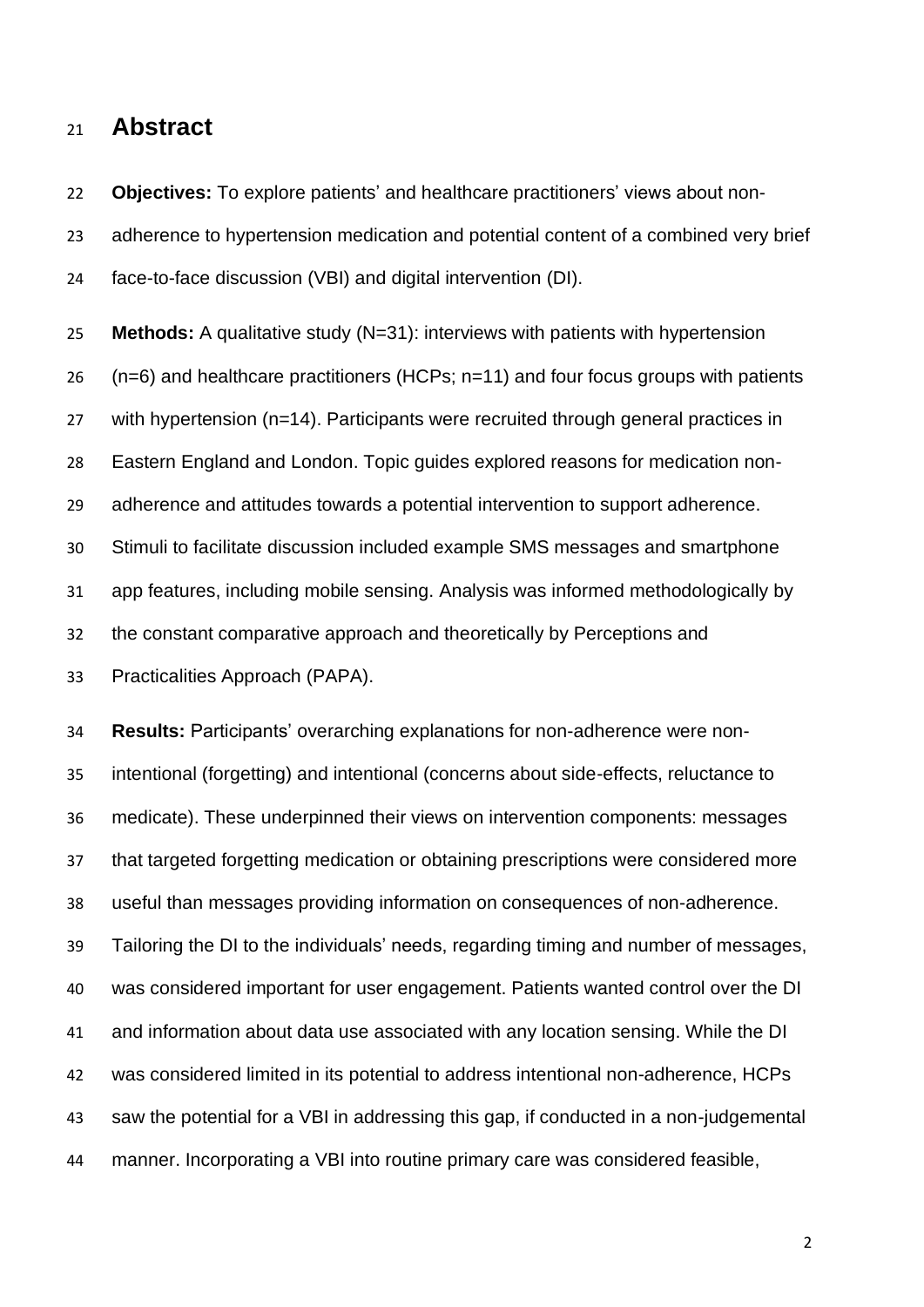provided it complemented existing GP practice software and HCPs received sufficient training.

# **Conclusions:**

| 48 | A combined VBI-DI can potentially address intentional and non-intentional reasons     |
|----|---------------------------------------------------------------------------------------|
| 49 | for non-adherence to hypertension medication. For optimal engagement,                 |
| 50 | recommendations from this work include a VBI conducted in a non-judgmental            |
| 51 | manner and focusing on non-intentional factors, followed by a DI that is easy-to-use, |
| 52 | highly tailored, and with provision of data privacy details about any sensing         |
| 53 | technology used.                                                                      |
| 54 |                                                                                       |
| 55 | Keywords: medication adherence, qualitative research, high blood pressure, digital    |
| 56 | intervention, healthcare professional, very brief face-to-face intervention           |
| 57 |                                                                                       |
| 58 |                                                                                       |
| 59 |                                                                                       |
| 60 |                                                                                       |
| 61 |                                                                                       |
| 62 |                                                                                       |
| 63 |                                                                                       |
| 64 |                                                                                       |
| 65 |                                                                                       |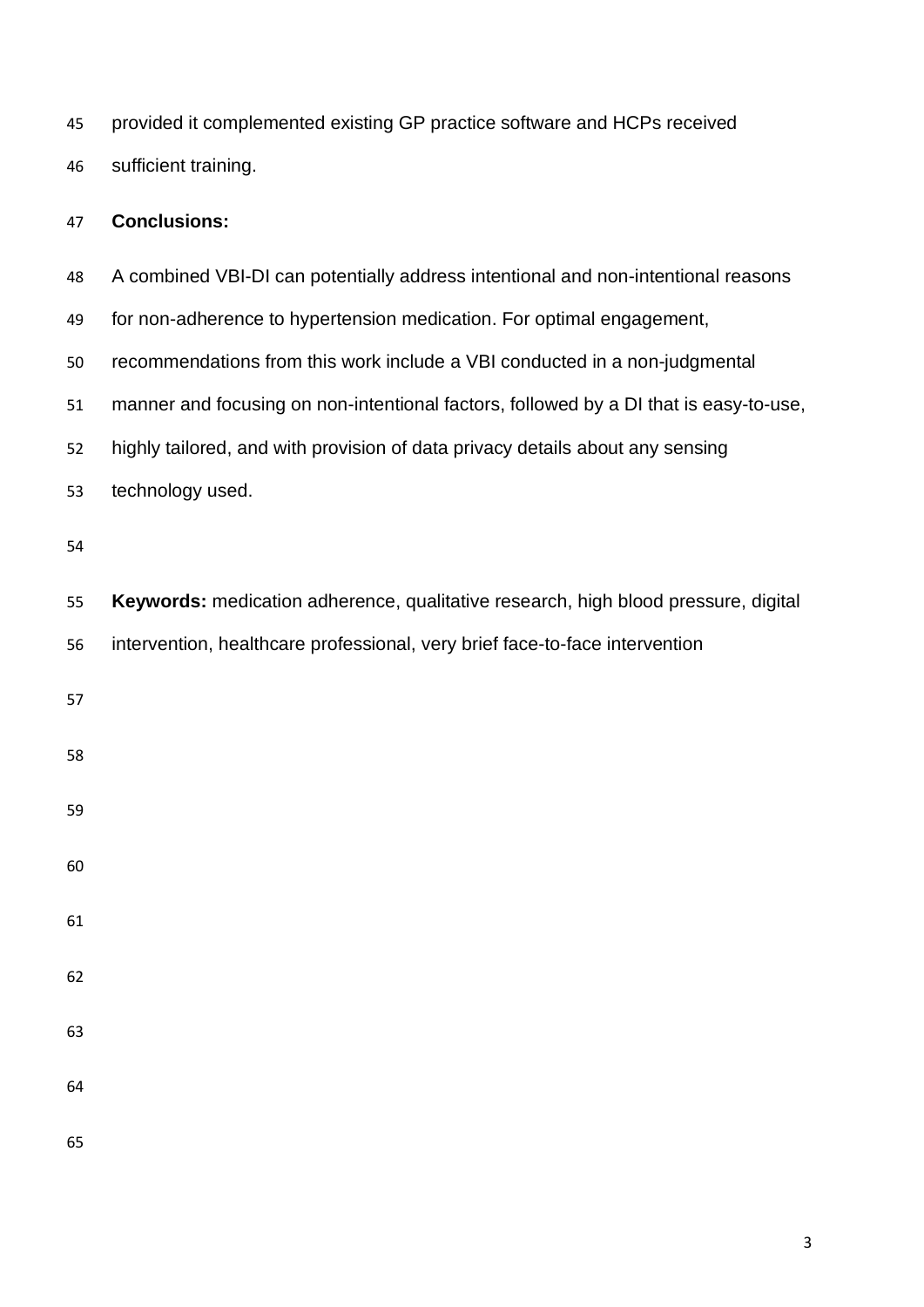# **Strengths and limitations of the study**

| 67 |           | • To our knowledge, this is among the first qualitative studies to gather patient |
|----|-----------|-----------------------------------------------------------------------------------|
| 68 |           | views on the use of sensing technology such as Wi-Fi or GPS within a              |
| 69 |           | smartphone app to support medication adherence.                                   |
| 70 | $\bullet$ | The study sought the views of a range of healthcare practitioners on              |
| 71 |           | incorporating a very brief intervention for medication adherence into a primary   |
| 72 |           | care consultation, a topic not previously explored in-depth.                      |
| 73 | $\bullet$ | The use of stimulus materials provided detailed and focused responses for         |
| 74 |           | specific intervention components such as feedback on adherence and content        |
| 75 |           | of messages.                                                                      |
| 76 | $\bullet$ | While the sample size was small, the depth and focus of insights gained are       |
| 77 |           | sufficiently useful in informing the development and refinement of intervention   |
| 78 |           | components.                                                                       |
| 79 |           |                                                                                   |

# **Introduction**

 Medication adherence, defined as the level to which an individual takes medication as intended by their healthcare prescriber, is a worldwide public health concern.[1] Non-adherence to blood pressure lowering medication is estimated at 41%, which is relatively high compared with many other medications.[2, 3] This is associated with increased risk of cardiovascular disease related morbidity and mortality.[4, 5] Given that high blood pressure is responsible for nearly 20% of deaths worldwide, non-adherence to antihypertensive treatment is a global health concern.[6]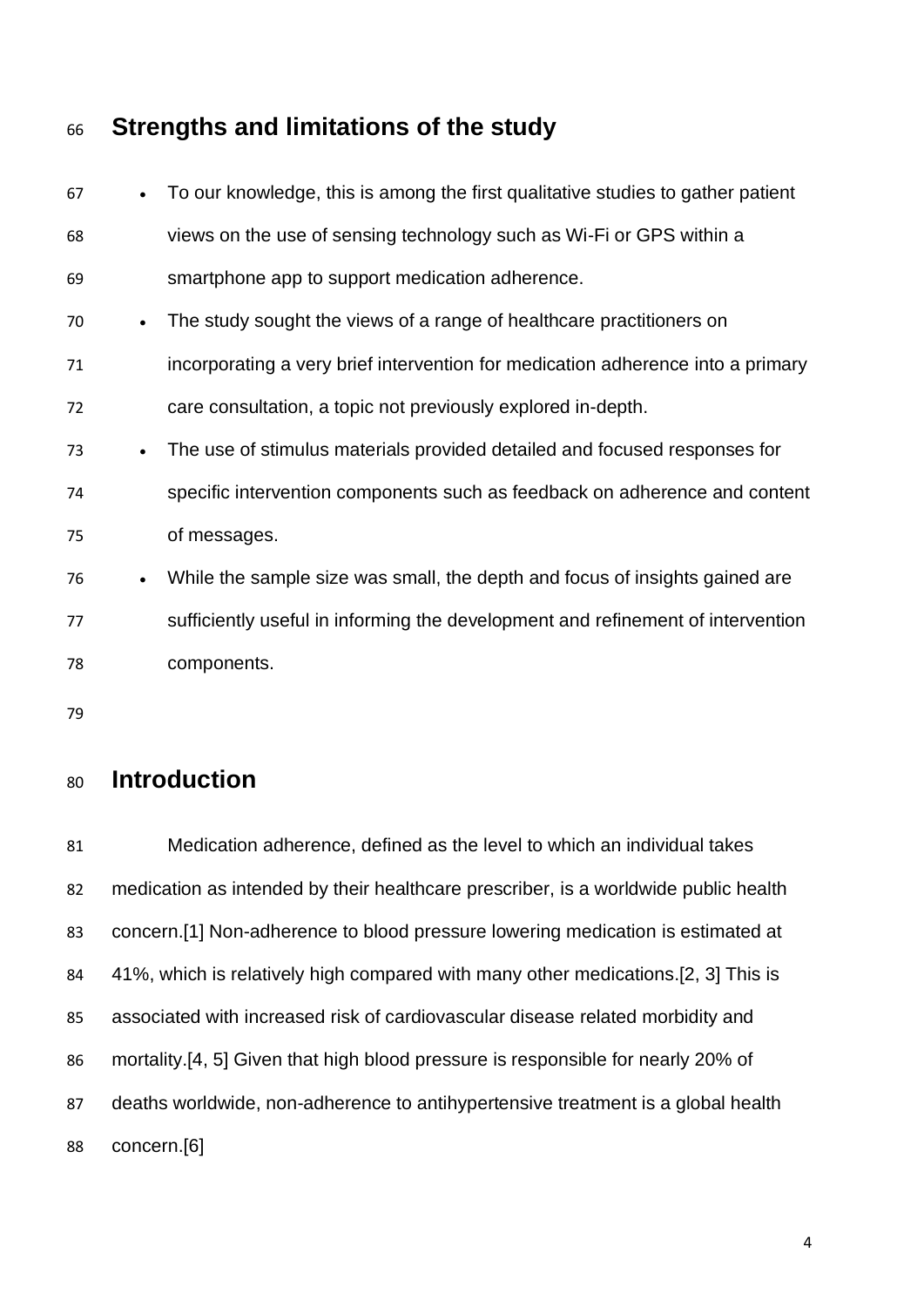Previous research into medication non-adherence has documented its complexity and multifaceted nature.[7, 8] Two broad categories within this are (i) non-intentional non-adherence, a passive process due to factors not directly within an individual's control, such as memory or access difficulties,[8, 9] and (ii) intentional non-adherence, a more deliberate action whereby an individual makes a conscious decision not to take their medication due to their perceptions about or experiences with their medication or condition.[9]

 The multifaceted nature of non-adherence presents a challenge to those developing interventions to support adherence; for example, determining which factors to target, while balancing feasibility of delivery with likely effectiveness. Digital interventions (DIs) such as SMS text messaging or smartphone applications (apps) offer interactive, low cost and scalable methods of providing support to individuals for whom medication adherence is a challenge. DIs are particularly suitable given the increasing use of these by people across the age groups for day-to-day tasks, such as apps for alarm clocks, calendars and shopping lists.[10] In addition, DIs can potentially lower costs compared to traditional face-to-face approaches through reducing or eliminating consultation time required with healthcare practitioners, which may be particularly valuable at times when there is a high demand for consultations e.g. during the current Covid pandemic. [11, 12]

 Evidence for the effectiveness of DIs in improving medication adherence is promising (e.g. see Thakkar et al [13]). In a recent systematic review of app-based interventions, patients using a smartphone app to support medication adherence for various health conditions were twice as likely to report taking their medications than those receiving usual care.[14] Specific to hypertension, DIs such as SMS messages, smartphone apps, email and Bluetooth blood pressure monitors have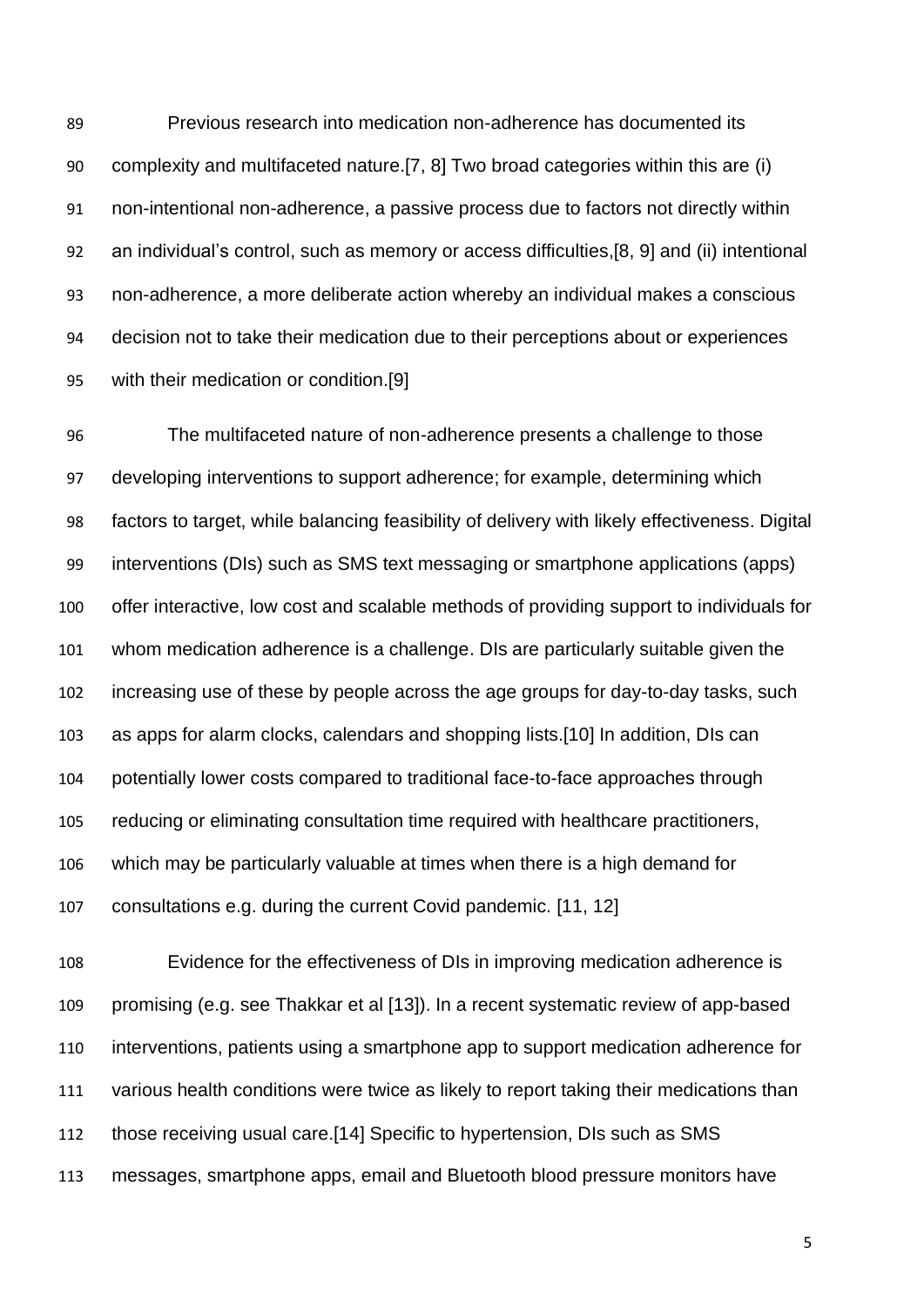been shown to improve medication adherence and lower both diastolic and systolic blood pressure.[15, 16]

 Incorporating sensing technology into smartphone apps potentially expands the scope of DIs further. Passive smartphone sensors can collect user location data via GPS or Wi-Fi to enable the delivery of real-time support [17], which is of particular relevance given that non-intentional non-adherence is strongly influenced by a person's physical environment.[18] Smartphone sensing technology has shown success in DIs across the domain of health and well-being (e.g. see Cornet and Holden for a review [19]) but user acceptability of such technology in a smartphone app to support medication adherence is largely unknown.

 While user acceptability is key to use of a DI, potential users first need to install and engage with the DI for it to provide benefit. Primary care professionals, such as practice nurses or community pharmacists are ideally placed for encouraging uptake of DIs for medication adherence, for example during a medication review or at the point of prescription collection. A DI used as an adjunct to a face-to-face consultation might therefore be a promising approach to support medication adherence. There is some evidence that DIs combined with tailored tele- or web-based feedback from healthcare practitioners, improves adherence to long- term medication [20] and antihypertensive medication.[21] However, evidence is limited on how healthcare professionals can best promote the uptake of DIs for medication adherence. The acceptability of combining a DI with a very brief face-to- face intervention delivered by a healthcare professional to support medication adherence has also not been widely explored.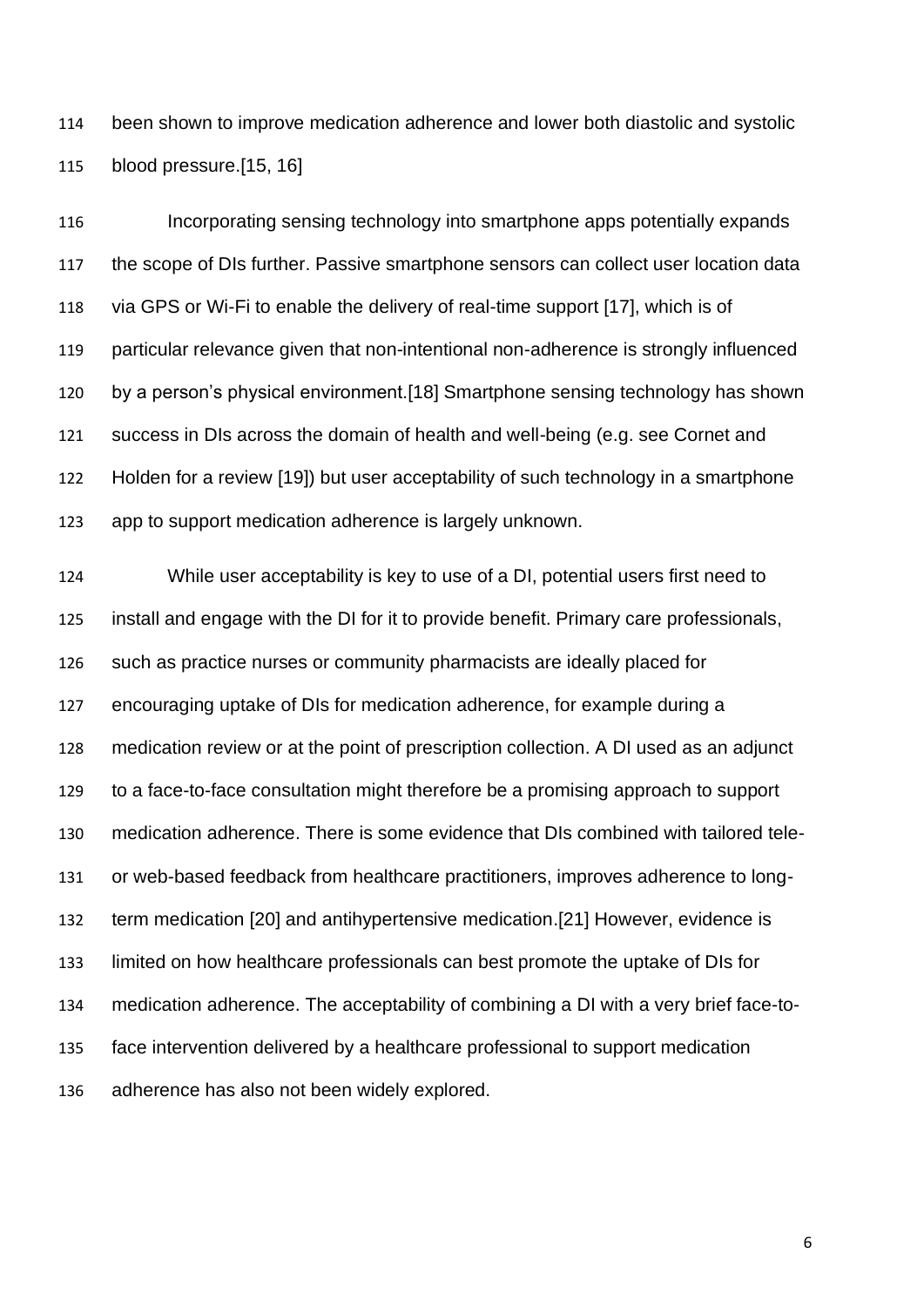This study aimed to explore patients' and healthcare practitioners' views on i) non-adherence to hypertension medication and ii) a complex intervention designed to support medication adherence. Initial ideas for the intervention consisted of a very brief face-to-face discussion with a primary care provider, followed by ongoing support via a DI (SMS messages or smartphone app). Feedback from participants included preferred content of the intervention and factors likely to influence engagement.

# **Methods**

 This study is reported in line with the consolidated criteria for reporting qualitative research studies checklist (COREQ)[22], see supplementary file 1.

**Design**

 We undertook a qualitative study using semi-structured interviews followed by focus groups.

### **Recruitment and sampling**

 Patients were recruited for interviews from primary care practices based in the East of England (n=3) and East London (n=1). Practices were identified with the help of the Clinical Research Network, an organisation which supports the delivery of research within NHS practices in England. Patients were eligible to participate if they were: 1) prescribed at least one antihypertensive medication for at least the previous three months 2) deemed non-adherent according to GP practice records, with a blood pressure reading of over 140/90 mmHg and/or gaps in filling repeat prescriptions in the previous three months and 3) used either SMS or smartphone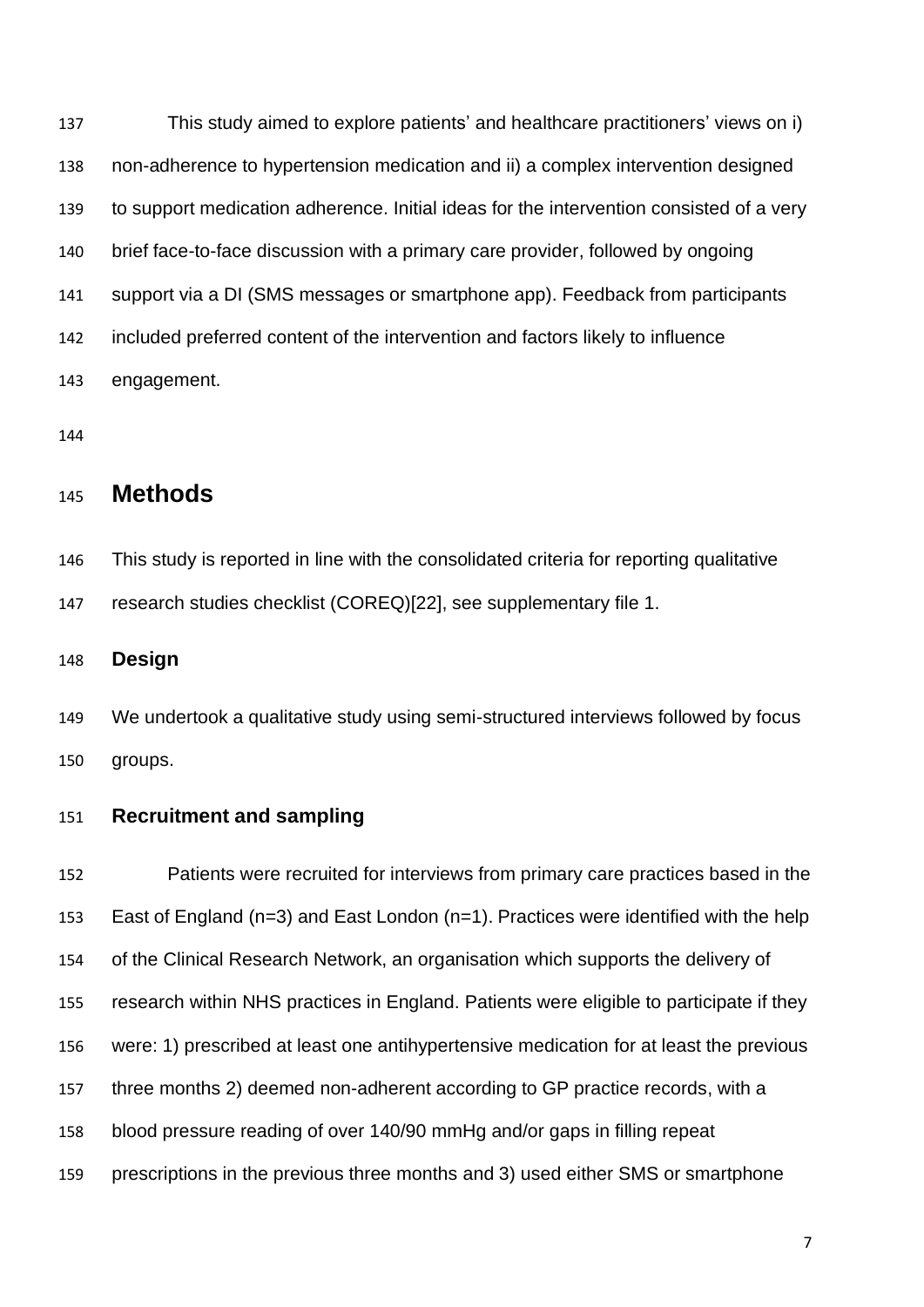apps. The practice administrator at each site generated a list of prospective participants that met criteria 1 and 2, which was screened by a GP or Practice Nurse. Eligible patients received a study pack from their GP practice in the post consisting of an invitation letter and participant information sheet. Posters highlighting the study were also displayed in the GP practices. Patients interested in taking part were invited to contact the researcher (MVE) via telephone or email; at which point the researcher checked that all three eligibility criteria were met before scheduling an interview.

 A convenience sample of healthcare practitioners were recruited from the four GP practices taking part in this study. Healthcare practitioners were eligible to be interviewed if they were involved in the care of patients with hypertension e.g. through medication reviews (conducted by a GP, Practice Nurse or Practice Pharmacist) or blood pressure checks and/or health assessments (conducted by a Healthcare Assistant). The researcher invited healthcare practitioners to participate during the face-to-face study set-up meeting where they were given a study information pack. The researcher contacted the healthcare practitioners one week later to check willingness to participate and to schedule interviews for those who were interested.

 Recruitment for focus groups followed that of the patient interviews. To address the low response from eligible patients, the eligibility criteria was widened to include patients prescribed medication for type 2 diabetes, as research indicates similar rates of medication non-adherence and barriers to adherence as for hypertension.[23, 24] The eligibility criteria was also narrowed to ensure that participants were familiar with using smartphone apps (i.e. SMS alone was not sufficient). The decision to cease individual interviews and switch to focus groups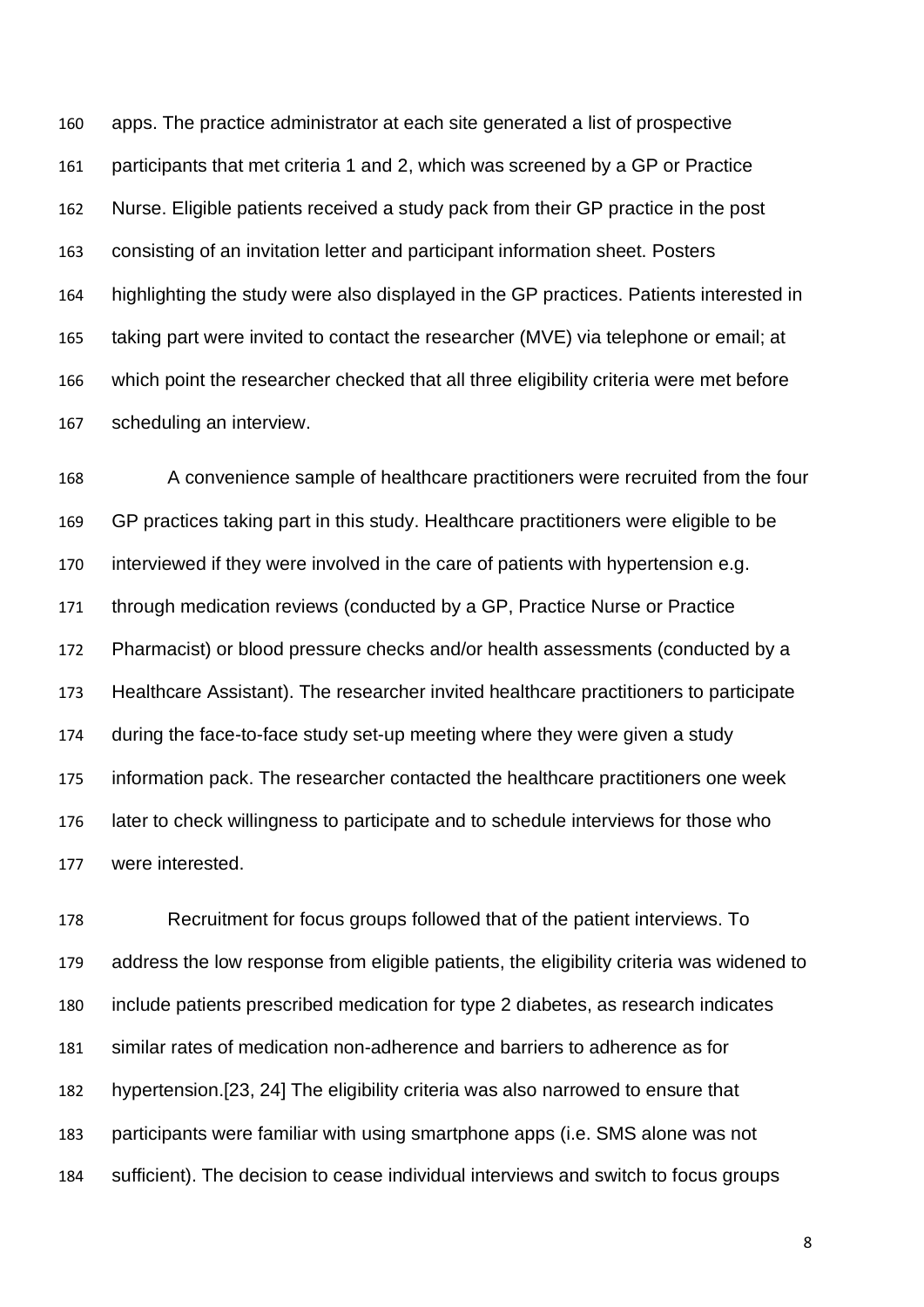with patients was due to preliminary analysis from the interviews adding little new information to findings from previous research, and our experience of the usefulness of focus groups to gain feedback on the format, content and structure of DIs. [25–27]

**Data collection**

 Patient interviews were conducted by one researcher (MVE) at patients' home, workplace or local library. Healthcare practitioner interviews were conducted at their place of work by the same researcher (MVE). Focus groups were conducted at community centres local to the patients' general practice and moderated by two researchers (MVE and JJ).

 Interviews and focus groups were guided by flexible topic guides [28] developed by the research team, drawing on the Perceptions and Practicalities Approach (PAPA) framework [18] and previous research experience in both the topic area and intervention development. Topic guides were reviewed by Patient and Public Involvement (PPI) representatives to ensure the questions were easy to understand and appropriate for the study objectives. Broadly, interview topics included: reasons for medication non-adherence, current practice of HCPs during medication-related consultations, and views on a potential SMS text message or smartphone app intervention that could support adherence. Example intervention content included medication reminders, advice and support messages, and feedback on adherence. See supplementary file 2 for the topic guides and example DI content. HCPs were shown an example protocol for a very brief face-to-face discussion or 'VBI' to generate discussion (see supplementary file 3). Components of the VBI included: introducing the digital support to the patient and inputting basic patient information via an online questionnaire to generate the tailored digital support.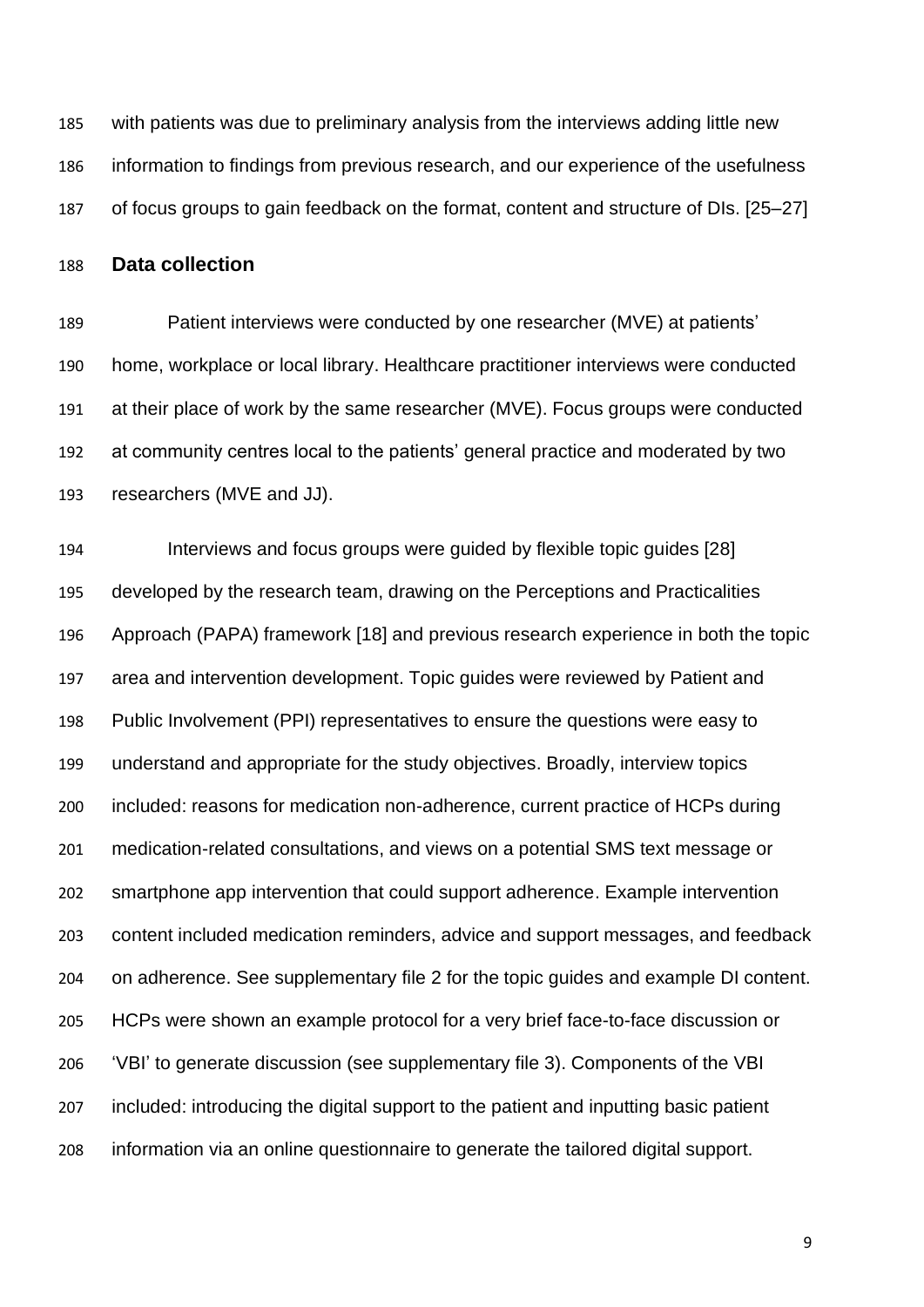Focus groups followed similar topic guides to the interviews, focusing on attitudes towards smartphone apps in particular, including the acceptability of sensing technology such as location sensing. To prompt discussion and gain feedback, both interview and focus group participants viewed stimulus materials of example intervention messages, including medication reminders, and smartphone app features, including graphs and images (see Figure 1 for examples).

 Written informed consent was taken in person by the researcher immediately 216 prior to the interviews and focus groups commencing. All patients received a £20 voucher for taking part. Interviews and focus groups were audio-recorded and professionally transcribed verbatim. Interviews lasted on average 47 minutes and focus groups 1 hour and 28 minutes.

### **Data Analysis**

 Analysis was informed methodologically by the constant comparative approach[29] and theoretically by the Perceptions and Practicalities Approach (PAPA), which incorporates and acknowledges the blurring of and distinction between intentional and non-intentional non-adherence.[18] Interview transcripts were read and re-read to aid familiarisation and identify preliminary themes; these broad descriptive themes were formed into an initial coding framework related to barriers and facilitators to medication adherence and a potential intervention. Each transcript was then coded systematically (MVE) using NVivo qualitative data- indexing software (version 12; QSR International) and the coding framework was refined throughout the process. The process was repeated for focus group transcripts; the coding framework was further expanded and refined, given the additional topics explored in the focus groups. A sample of interview and focus group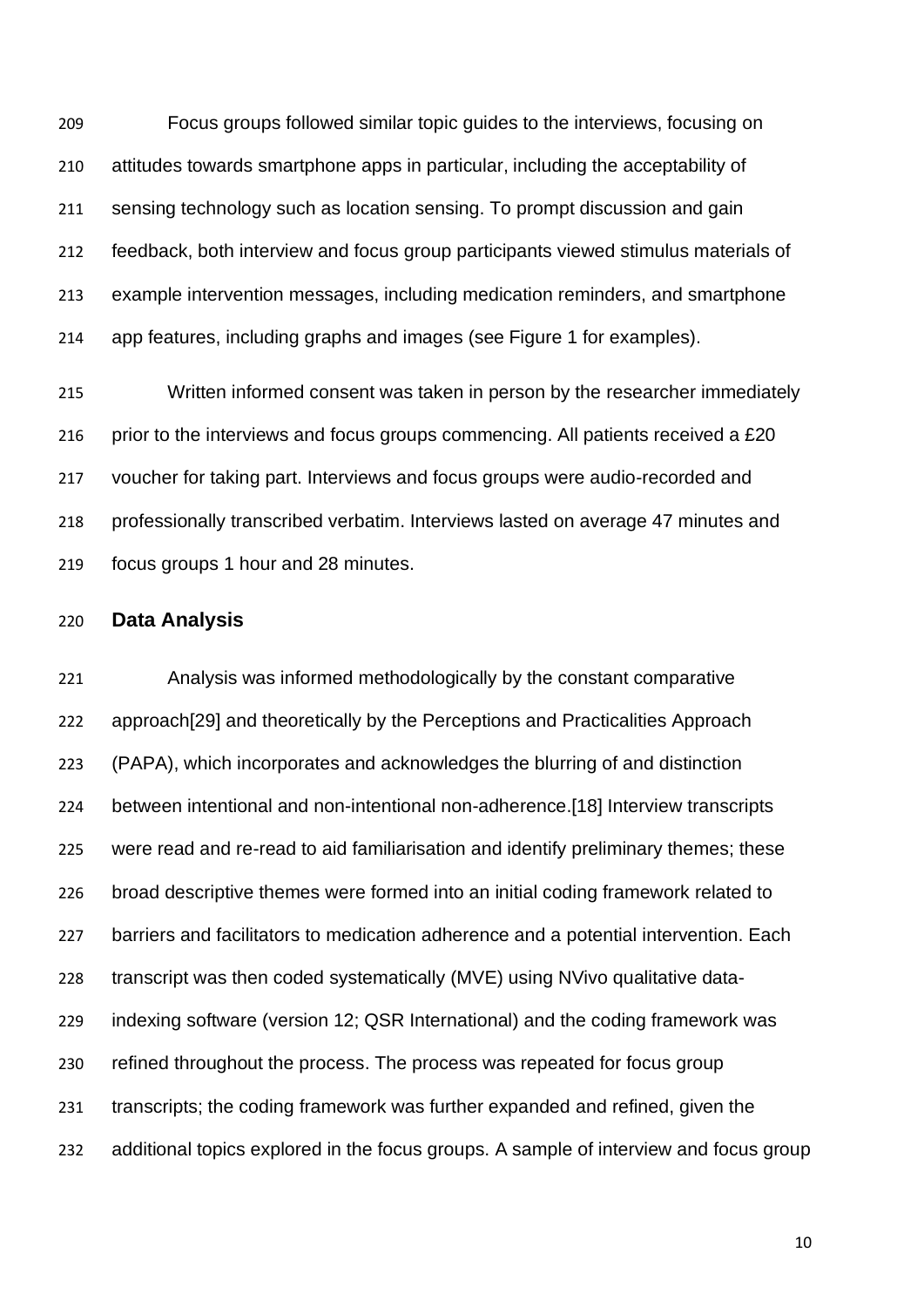transcripts were independently coded by a second researcher (JJ) to confirm and strengthen the validity of findings. Meetings between the research team (MVE, JJ, HE) facilitated data analysis including discussion of themes, sub-themes and the interrelationships.

### **Patient and public involvement**

 All study materials (participant information sheet, invitation letter, study poster, consent form, topic guides and stimulus materials) were reviewed by representatives from the Cambridge University Hospitals Patient and Public Involvement (PPI) panel. We made a number of changes to the study materials as a result of PPI input: adjusted the language to make the documents more accessible and ensured interview questions were sensitively worded and easy to understand from a patient perspective. PPI representative Jennifer Bostock provided input throughout the study and reviewed and commented on this manuscript.

### **Ethical approval**

 Ethical approval for this study was obtained from the West Midlands – Solihull Research Ethics Committee, as part of NHS Health Research Authority approvals (Reference: 18/WM/0050).

# **Results**

 Of the 126 eligible patients prescribed medication for hypertension who were sent an invitation, six were interviewed. All 11 healthcare practitioners approached by the researcher were deemed eligible and agreed to take part. Of the 218 patients prescribed medication for hypertension and/or type 2 diabetes who were then sent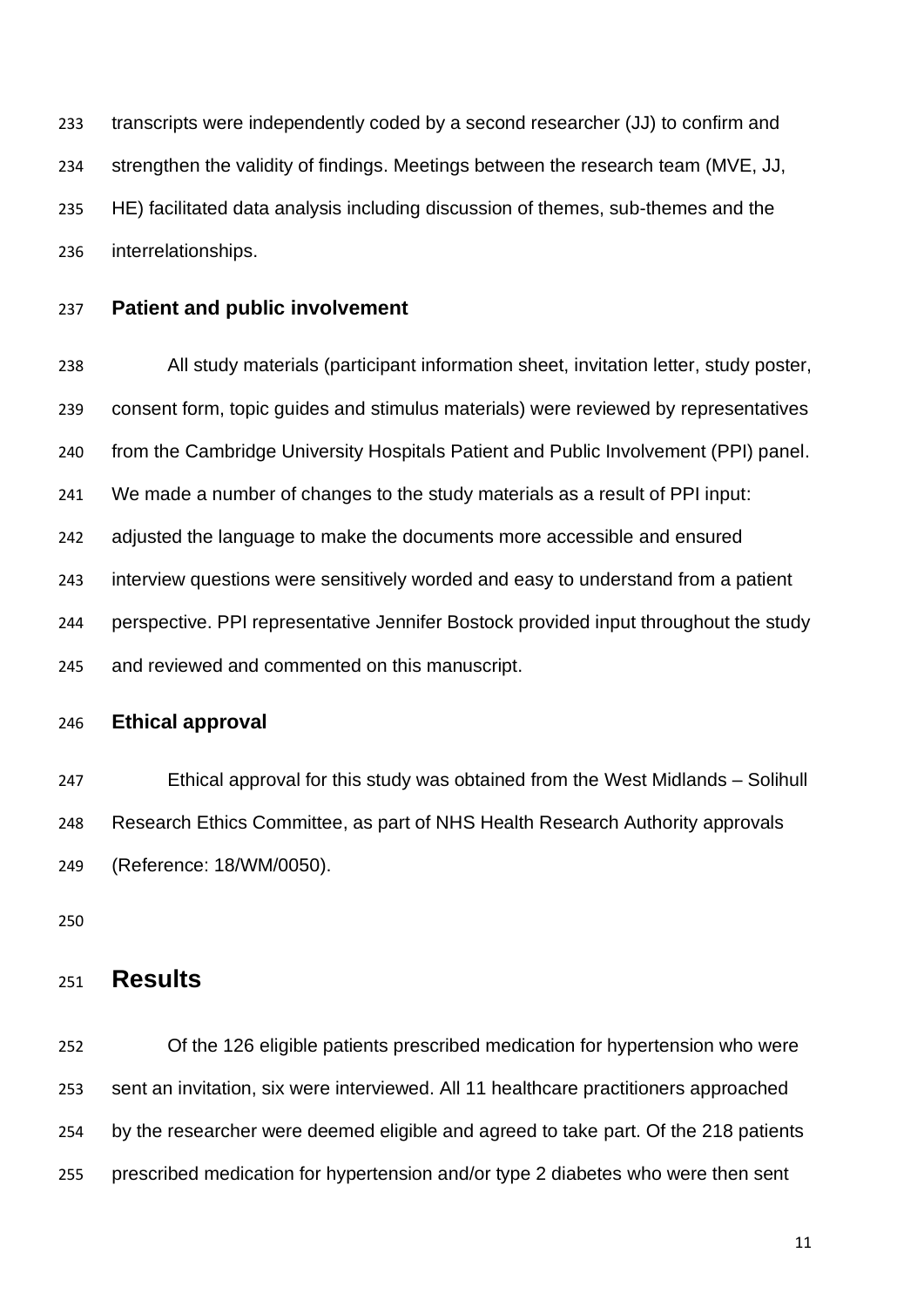256 an invitation to a focus group, 14 participated (four focus groups with 3-5 patients per 257 group). Recruitment of participants to focus groups continued until no new themes 258 were emerging in relation to the specific topics covered.

 Patient participant characteristics are reported in Table 1. Their mean age was 62.7 years (range 47 – 79 years), 60% identified as male and 85% as White British. Eighty percent of patients reported using both SMS and smartphone apps, with the remaining 20% using SMS text messages only. All patients self-reported having occasionally missed or skipped their medication in the previous 3 months. HCP participant characteristics are reported in Table 2; six Practice Nurses, two Healthcare Assistants, two Practice Pharmacists, one GP. Participants were recruited from four GP practices based in urban (n=3) and rural (n=1) locations. GP practice Index of Multiple Deprivation (IMD) scores, a measure of relative socio- economic status in England based on postcode, ranged from 'least deprived' (n=2), to 'less deprived' (n=1) and 'more deprived' (n=1), see Table 2.

270

#### 271 **Table 1** Participant characteristics (patients)

| <b>Characteristics</b>             | (n) | ℅  |
|------------------------------------|-----|----|
| Gender                             |     |    |
| Female                             | 8   | 40 |
| Male                               | 12  | 60 |
| Age (years)                        |     |    |
| 41-50                              | 2   | 10 |
| $51 - 60$                          | 4   | 20 |
| 61-70                              | 11  | 55 |
| $71 - 80$                          | 3   | 15 |
| <b>Ethnicity</b>                   |     |    |
| Asian or Asian British – Indian    | 1   | 5  |
| Asian or Asian British – Pakistani | 1   | 5  |
| Black or Black British – Caribbean | 1   | 5  |
| <b>White British</b>               |     | 85 |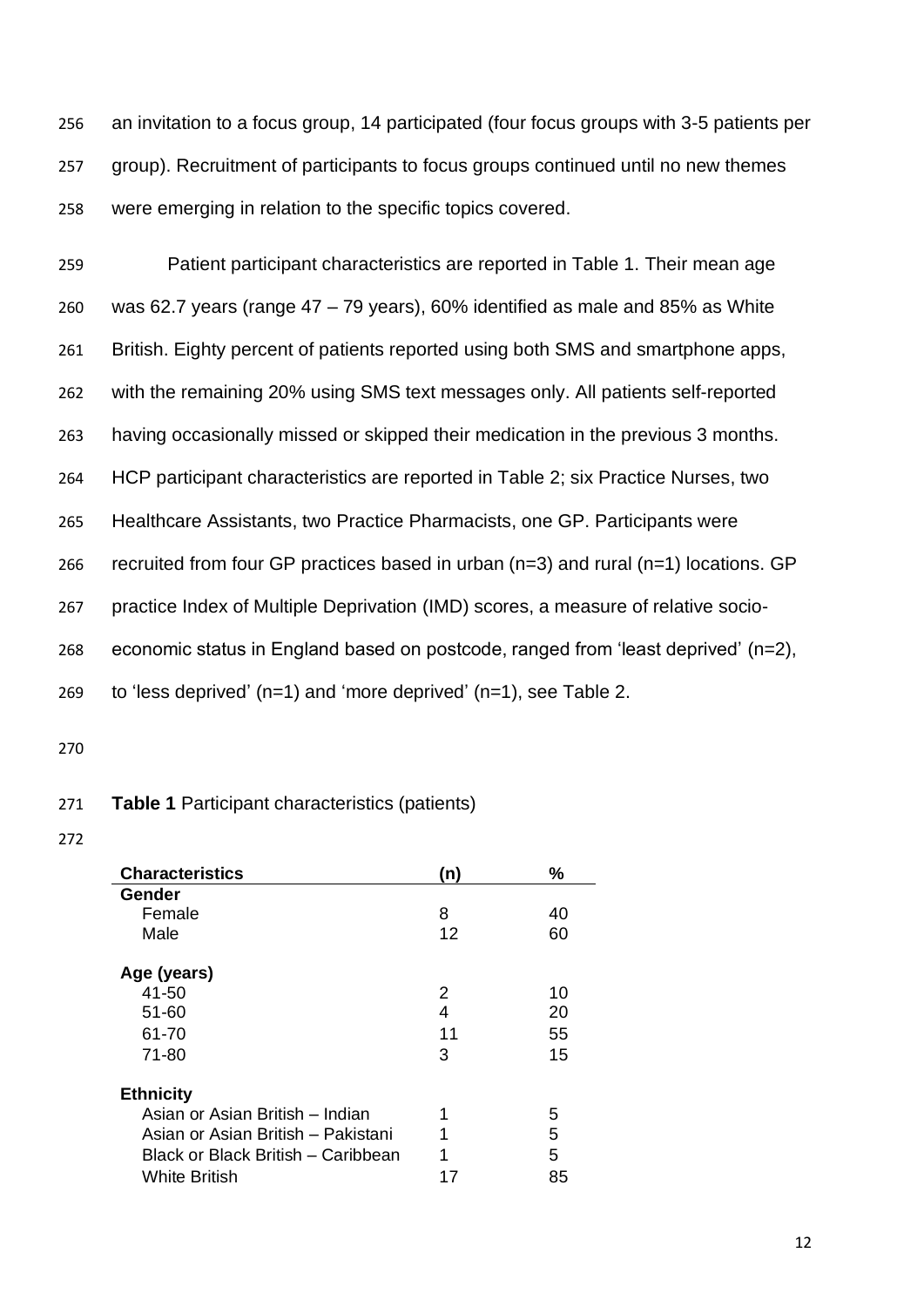|                                                                    |         | 273                                  |              |
|--------------------------------------------------------------------|---------|--------------------------------------|--------------|
| <b>Phone use</b><br>SMS only<br>SMS and smartphone app             | 4<br>16 | $2\frac{2}{3}$ <sup>74</sup><br>8975 | Note: $n=20$ |
| Data collection method<br>Semi-structured interview<br>Focus group | 6<br>14 | 276<br>30<br>70<br>777               |              |

## 278 **Table 2** Participant characteristics (healthcare practitioners) and GP practice

## 279 demographics

280

| <b>Characteristics</b>               | (n)            | $\frac{9}{6}$ | 281 |
|--------------------------------------|----------------|---------------|-----|
| <b>Healthcare practitioners</b>      |                |               | 282 |
| Job role                             |                |               |     |
| <b>General Practitioner</b>          | 1              | 9             | 283 |
| <b>Healthcare Assistant</b>          | $\overline{2}$ | 18            |     |
| <b>Practice Nurse</b>                | 6              | 55            | 284 |
| <b>Practice Pharmacist</b>           | $\overline{2}$ | 18            |     |
|                                      |                |               | 285 |
| Gender                               |                |               | 286 |
| Female                               | 10             | 91            | 287 |
| Male                                 | 1              | 9             |     |
|                                      |                |               | 288 |
| <b>Years practising</b>              |                |               |     |
| $≤10$                                | 5              | 46            | 289 |
| $11 - 20$                            | $\overline{c}$ | 18            | 290 |
| $21 - 30$                            | $\overline{c}$ | 18            |     |
| $\geq 31$                            | $\overline{2}$ | 18            | 291 |
| <b>GP practices</b>                  |                |               | 292 |
|                                      |                |               |     |
| <b>GP practice location</b><br>Urban | 3              | 75            | 293 |
|                                      | 1              |               |     |
| Rural                                |                | 25            | 294 |
| <b>GP practice IMD quintile</b>      |                | 295           |     |
| First quintile (least deprived)      | 2              | 50            |     |
| Second quintile (less deprived)      | 1              | 25            | 296 |
| Fourth quintile (more deprived)      | 1              | 25            |     |
|                                      |                |               | 297 |
|                                      |                |               | 298 |

299 **Note:** Healthcare practitioner n=11, GP practice n=4, IMD = Index of Multiple Deprivation,

300 which ranks every small area in England from 1 ('most deprived area') to 32,844 ('least

301 deprived'). IMD scores of the 4 GP practices in this study: 9924, 25270, 26871, 30807.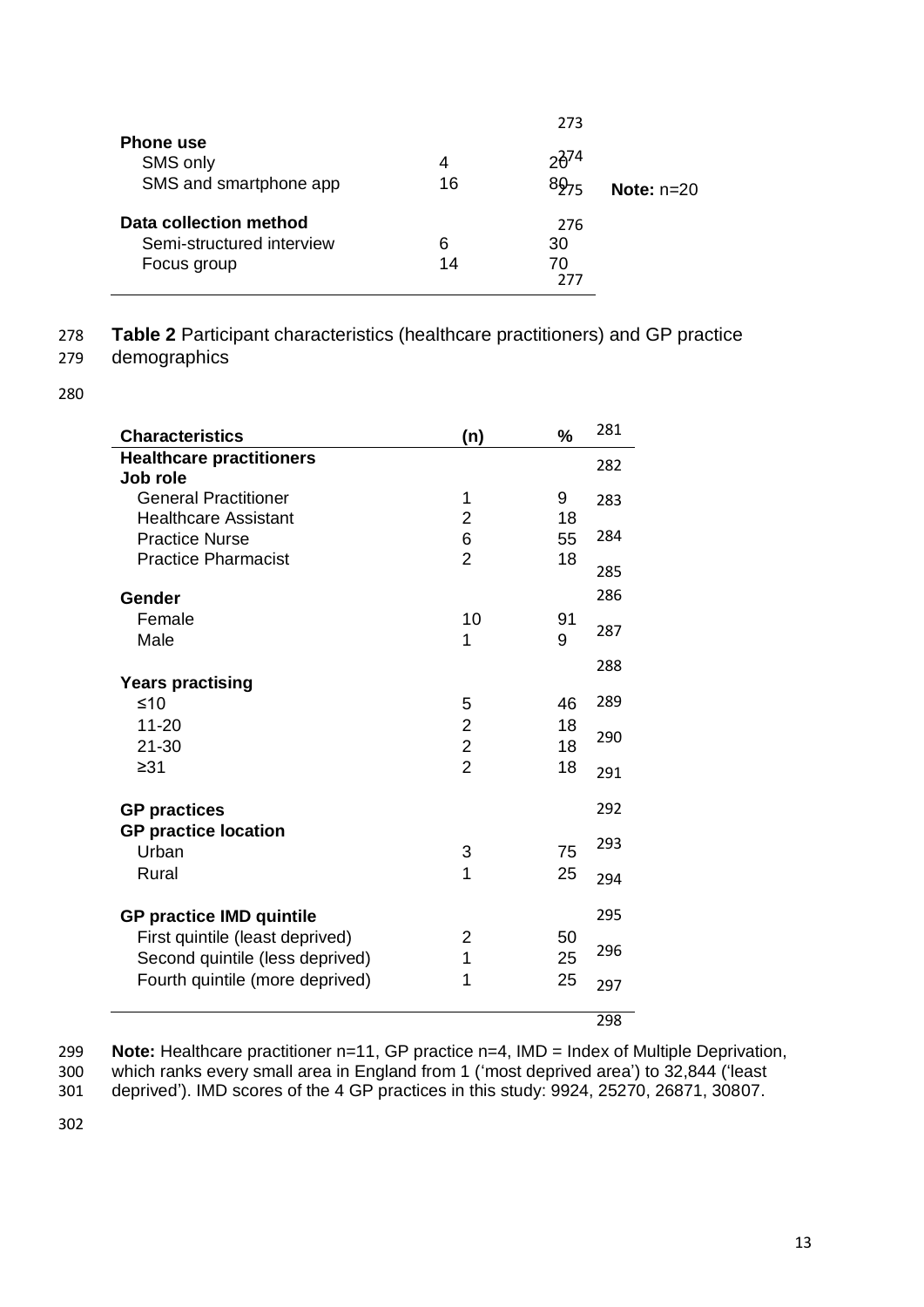To present the findings, we broadly categorise the key themes identified into the following categories: reasons for non-adherence, recommendations for message content, tailoring the digital intervention, acceptability of sensing technology, and attitudes towards a VBI. We provide illustrative quotes below. See supplementary file 4 for additional quotes from participants. For reference, 'digital intervention' (DI) refers to both SMS text messages and smartphone app, as the same intervention messages can be delivered using both formats.

## *Reasons for non-adherence*

- Participants provided two key explanations of non-adherence to antihypertensive
- medication. First, for *non-intentional* non-adherence, forgetting was the most
- common reported reason and was mentioned in three ways: forgetting to take
- medication, forgetting whether or not medication had been taken and forgetting to re-
- order the prescription in time.
- *Sometimes you can't remember whether you have taken them already. And that can be problematic, so if someone asks you, you think, 'well, I don't know, maybe I have, maybe that was yesterday.' [P04, male, 40s]*
- Second, in terms of *intentional* non-adherence, the experience or anticipation of side
- effects was a reason given for skipping, altering or delaying medication, as was the
- general reluctance to be reliant on medication.
- *I wish I could live without medication, I hate pumping my body with drugs. Sometimes I wonder, 'what side effects am I gonna have with this? Is it really benefitting me?' [P06, female, 60s]*
- *A lot of patients […have said], 'yes, the doctor has changed my medication, but they make me go funny, so I'm just going to take half or I'll just crush that and just take half instead of the two.' [HCP 05, Healthcare Assistant, female]*
- These overarching explanations were apparent when participants discussed the
- merits of a digital intervention to improve adherence, as presented in the following
- sections. We begin with participants' views about a DI's messaging content, followed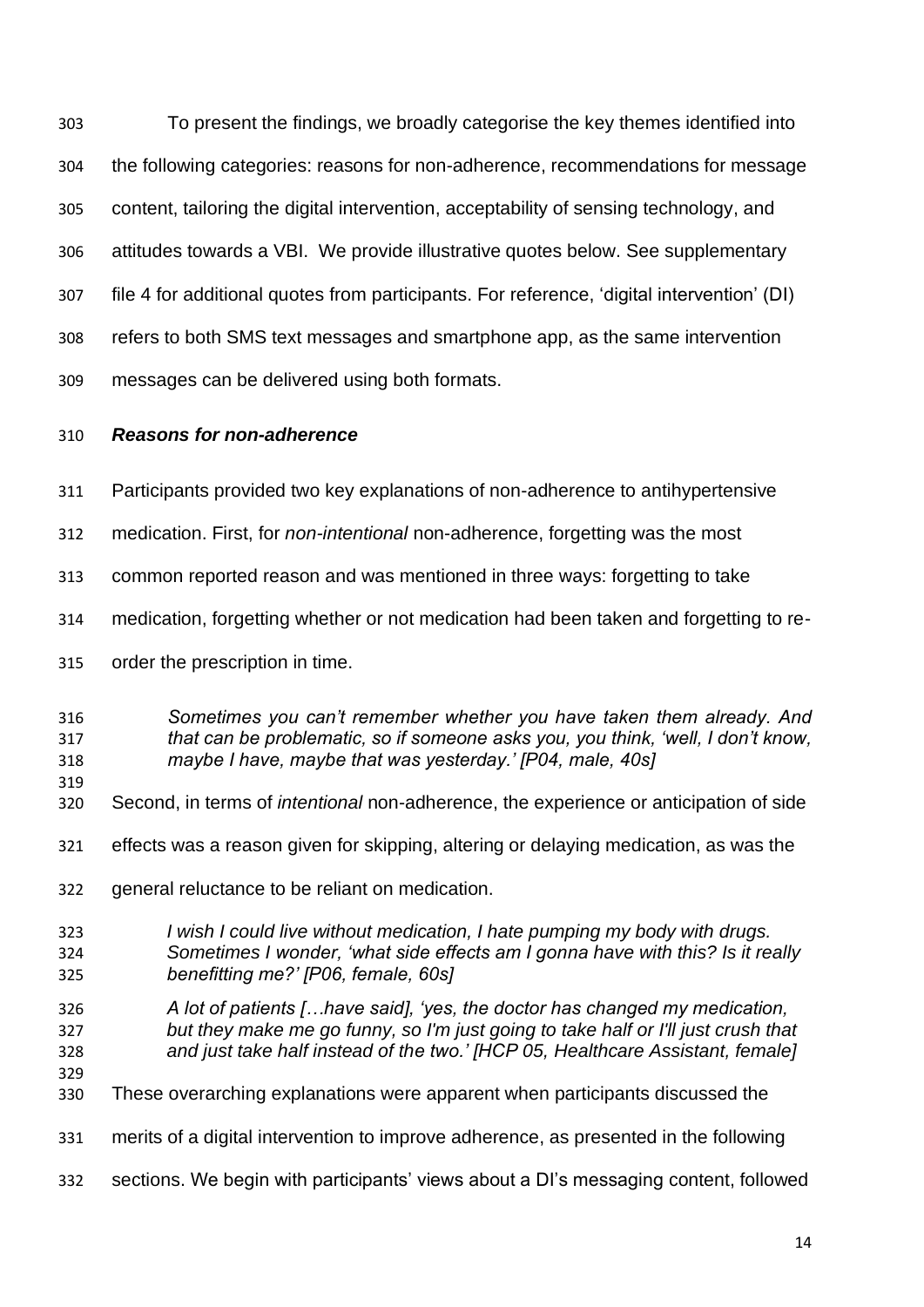- by tailoring and then sensing technology; the final section considers the role of the
- VBI component.

### *Recommendations for message content*

- Simple reminder messages were perceived as useful for both taking medication and
- re-ordering prescriptions.
- *Even if I'm in a hurry, [when] I receive this reminder I [would] realise the importance. I think if I keep getting messages that would be very effective and definitely help me. Even if I'm tired and it would make me […] I'd force myself to get up and go and take the medication. [P06, female, 60s]*
- *It would be useful, if you're running out of tablets, to have some way of automatically reordering or a reminder to do that. So it's reminding you to take your tablets, and also when you're running low. [P04, male, 40s]*
- Information-giving messages were only perceived as helpful by participants if
- providing advice when medication had been missed, for example the safest way to
- 'catch up' on a missed dose.

#### *There ought to be a button of 'I've forgotten them 'til now, which bits should I take?' That could be useful. [FG3, male]*

While HCP-participants recommended messages about the benefits of medication or

the consequences of non-adherence, patient-participants considered these unhelpful

- and unnecessary, particularly if lack of knowledge was not a barrier to adherence.
- *I know what the risk is [from not taking my medication]. I don't feel that I want it repeated, no. [P03, male, 60s]*
- There was, however, some recognition that newly-diagnosed patients may find such
- information motivating:

## *If you're new to taking blood pressure tablets [information on consequences of non-adherence] would be good. I mean, us experienced people who've taken them for years most probably don't need reminding that if you don't take it,*

*something serious is gonna happen to you. [FG3, male]*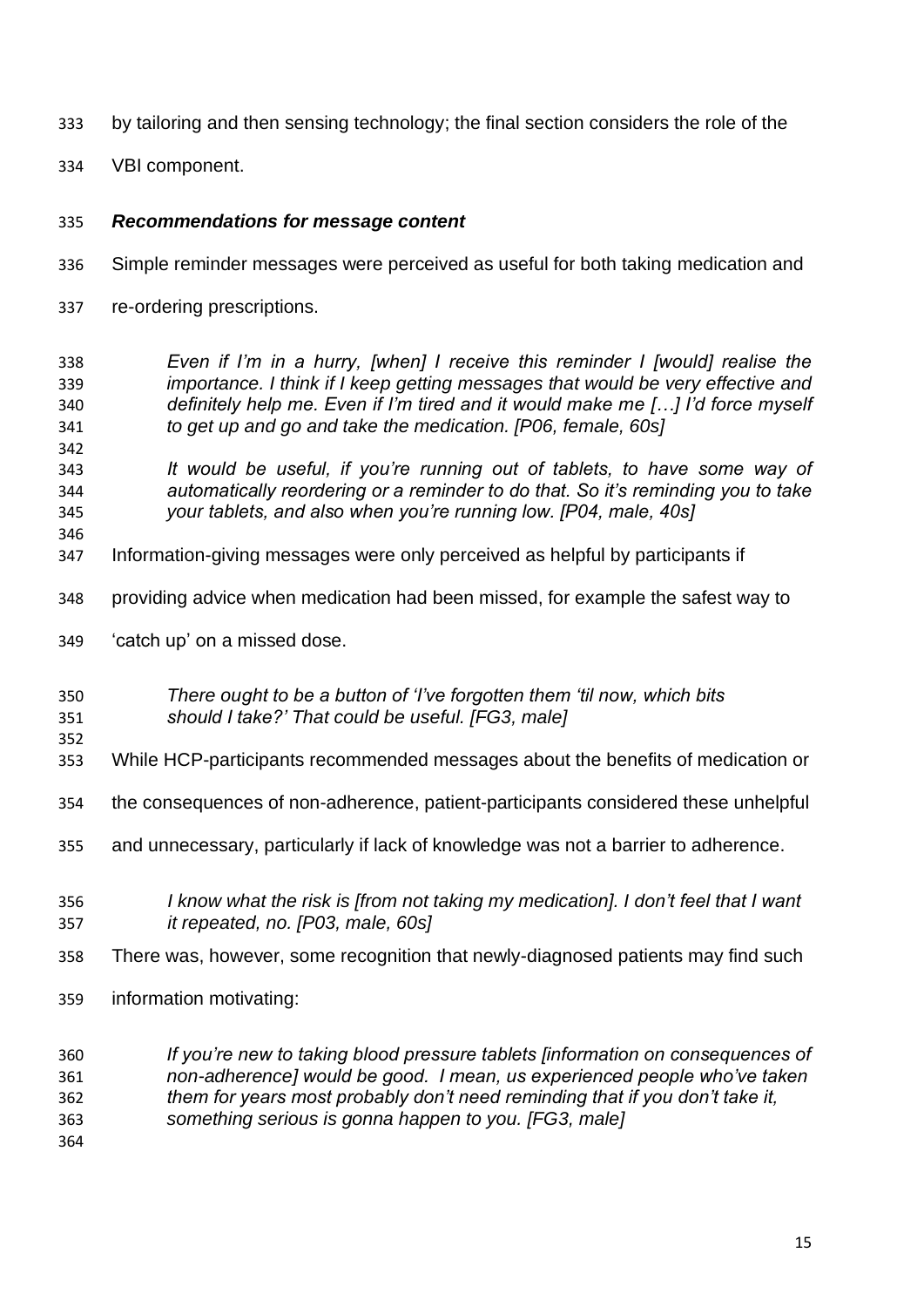- The idea of receiving feedback on one's adherence, generated from self-report via
- SMS message or App, in a message of encouragement (e.g. *'Well done!')* was
- viewed as unnecessary. Participants were more receptive to schematic feedback in
- the form of a graph, score or percentage.

 *Some people might need that encouragement, but then again, it sounds a bit patronising to some people, doesn't it [laughs]? […] I think the percentage thing would give people pride, you know, 'oh, I've reached 100% [of taking my medication] this month, I feel really good about that'. Once a month I'd like to know what my score was for the month. I think that would probably be enough incentive for me personally. [P03, male, 60s]*

- 
- Regular smartphone users suggested that feedback in the form of a monthly
- calendar highlighting 'missed medication' days, could be useful for spotting a pattern
- and identifying the circumstances of those days that contributed to a missed dose.
- Moreover, participants suggested the potential for this to facilitate discussion with a
- healthcare professional too:

 *A: I think [the app] would also be good to take, when you have a medication review, to take to your GP so he or she can see what's going on as well. B: Yeah, help fix it by doing something, yeah [FG3, male (A, B)]*

- 
- 
- *Tailoring the digital intervention*
- Participants commented how they would be more likely to use, and continue to use,
- the DI if the messages were tailored to their preferences and their individual
- medication regime, in terms of frequency and timing of doses:
- *Some people are on medication once a day, twice a day, three, four. Could the app be tailor-made for the individual? And remind us accordingly? [FG2, female]*
- *A: That's why [the intervention] should be tailor-made for the individual*
- *patient. I think it's going to be critical really. Rather than a generic –*
- *B: And have options, yeah.*
- *A: Because if it's a generic app and it doesn't suit some people they won't use it or they won't respond to it. [FG1, male (A,B)]*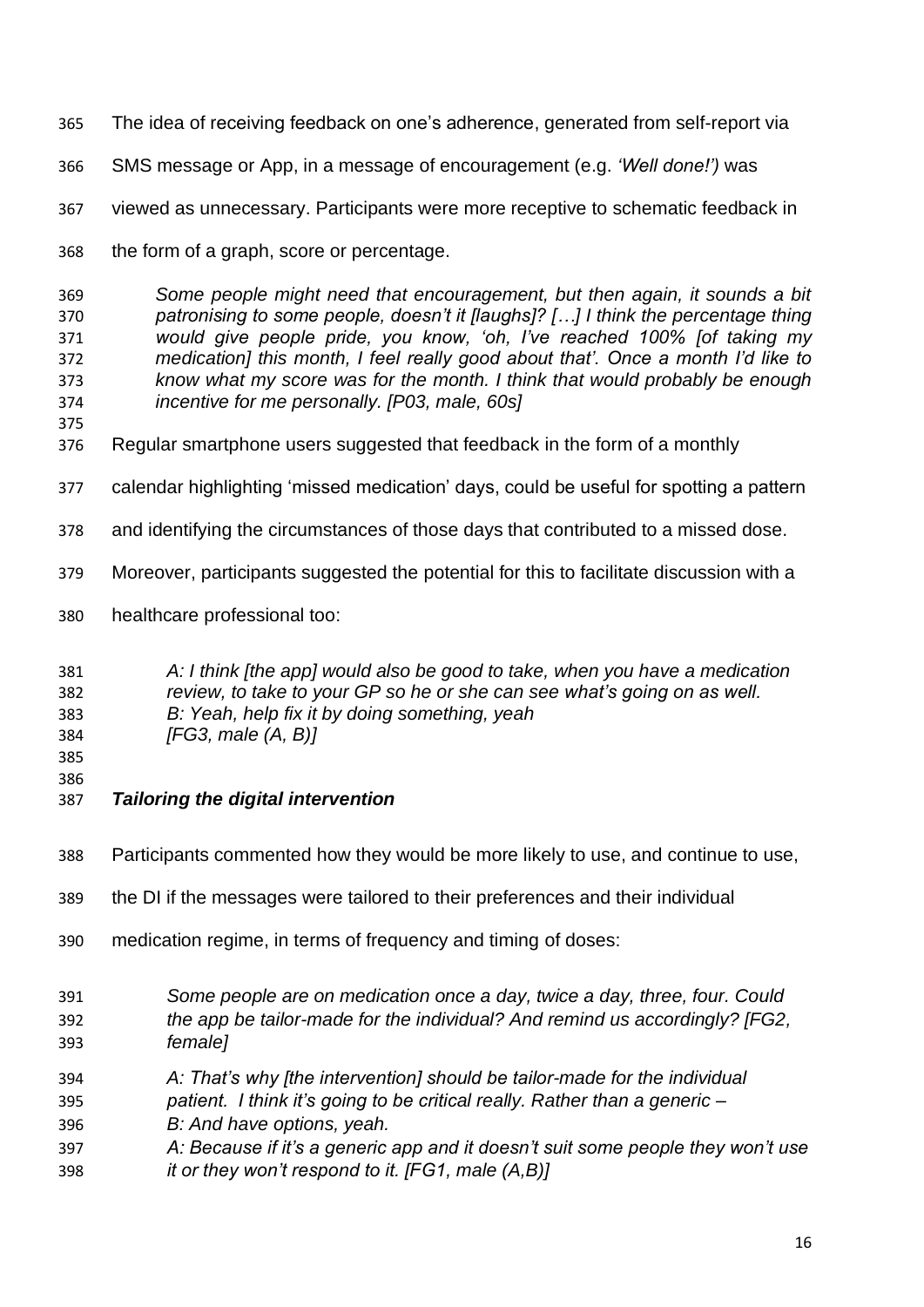- 
- Participants noted the importance of the DI including *all* their prescribed medications,
- i.e. not just the hypertension ones.
- *I think it would need to be somewhat of a select or deselect, you know, 'take all' but you can un-tick the ones that you're not taking now. [FG4, female]*
- *A: I would do it as all one. Even if you're doing it principally motivated by blood pressure, in the sense it's, you're trying to remind us to take pills in general, aren't you, so you have to somehow-*
- *B: Yes, I think you want all of them there. [FG3, male (A), female (B)]*
- 
- To ensure that tailoring meets patients' preferences and medication regime, and the
- changes over time, participants highlighted the importance of patients having control
- over the DI's settings. For example, being able to change timings of reminders and
- adding in short term medication.
- *A: I think I'd like to put my own [medications] in. And then when you have a "short course" [of medication] as we say, I'll add that in as well. I'd rather be in*
- *charge of putting it in.*
- *B: Especially as some you have to have on an empty stomach, don't you? A: Yeah, so you could fiddle with your timings for that one. [FG2, female (A), male (B)]*
- *It's gotta be a dynamic thing. Medications change, dosages change, things get stopped, times may change, so I probably would see as an app which patients would be free to add and subtract. [HCP 02, GP, male]*
- 

- A 'snooze' function (similar to an alarm snooze) was well-received by participants,
- provided users could set their own parameters, e.g., length of snooze duration and
- maximum number of snoozes.
- *It would be good for me 'cos I'm often not home when I'm supposed to take them, so if you hit the 'snooze' for an hour or whatever you choose it to be, […]and it'll keep reminding me again and I'll take the tablets [when I'm home].*
- *[FG1, male]*
- 
-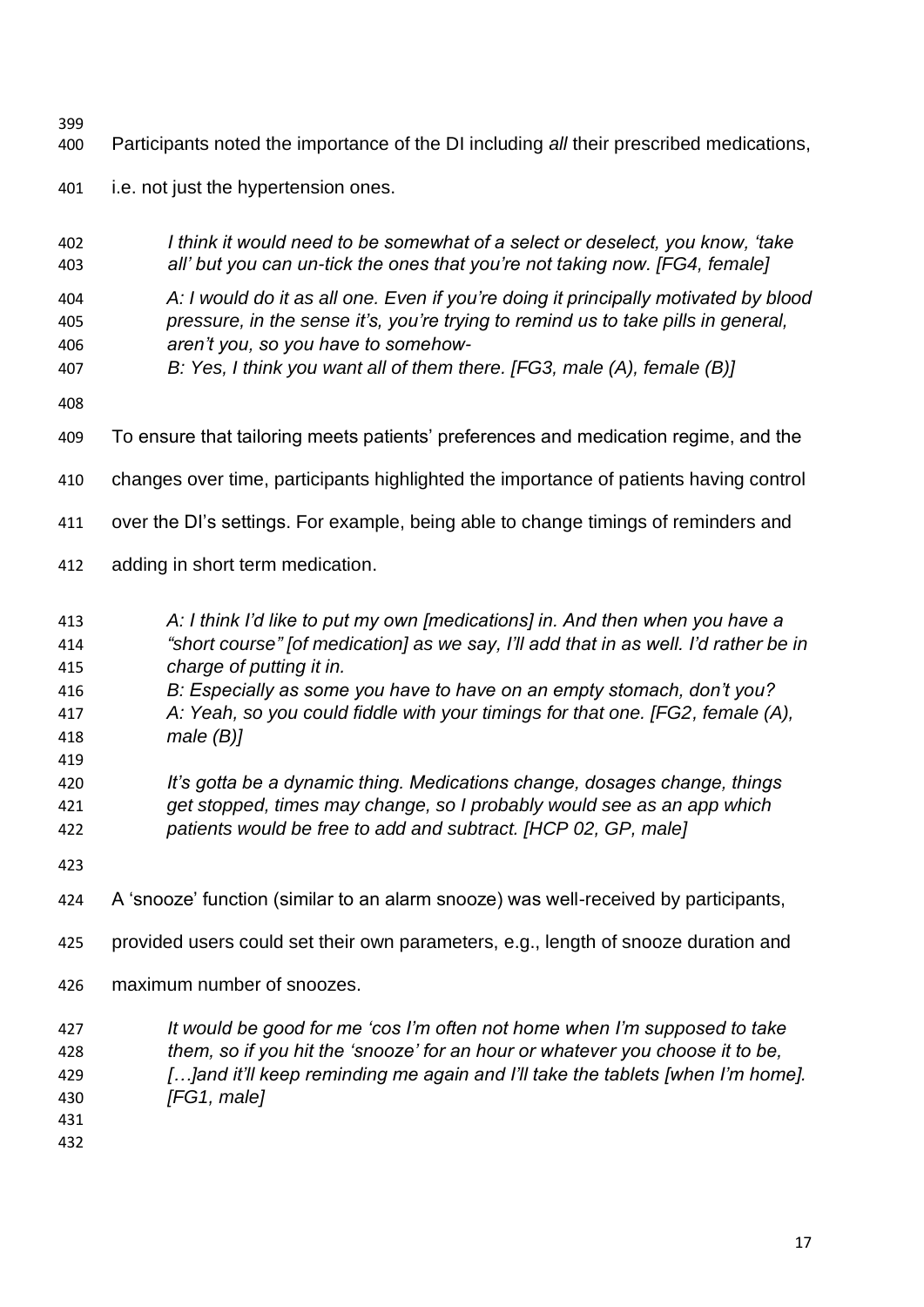A suggestion for tailoring by adding images of medications into the app raised more

problems than benefits; participants pointed out that *"every time you get the* 

*medication, the box changes" [FG1]* and it was felt this would create confusion,

rather than help.

# *Acceptability of sensing technology*

- Participants were initially wary about the incorporation of sensing technology, such
- as GPS or Wi-Fi to determine location, into an app. They raised concerns about
- surveillance, typically referred to as "*Big Brother*" *[FG1, FG3]* watching them.
- Participants were more likely to accept sensing technology if the perceived benefits
- (such as tailoring medication reminders to their specific schedule and locations)
- outweighed concerns about data privacy.

# *It would make it impossible to forget 'cos I'd just walk through the door and take 'em. That would be brilliant. [FG1, male]*

- Participants requested information to address these concerns, including: who has
- access to their data beyond the university (in particular, less trusted organisations
- such as insurance or marketing companies), where data are stored, and what
- happens in the event of hacking.
- *A: Who are you gonna share this with? That's all I'm worried about […] B: It could be pretty valuable information for insurance companies to put their premiums up. [FG4, male (A), female (B)] I think it'd be more reassuring to know it was a medical body behind it or a university body behind it; it gives it some substance and credibility. [FG1, male]* Participants wanted to retain personal control over the sensing function, with the ability to choose when the app tracks and records their location data as well as the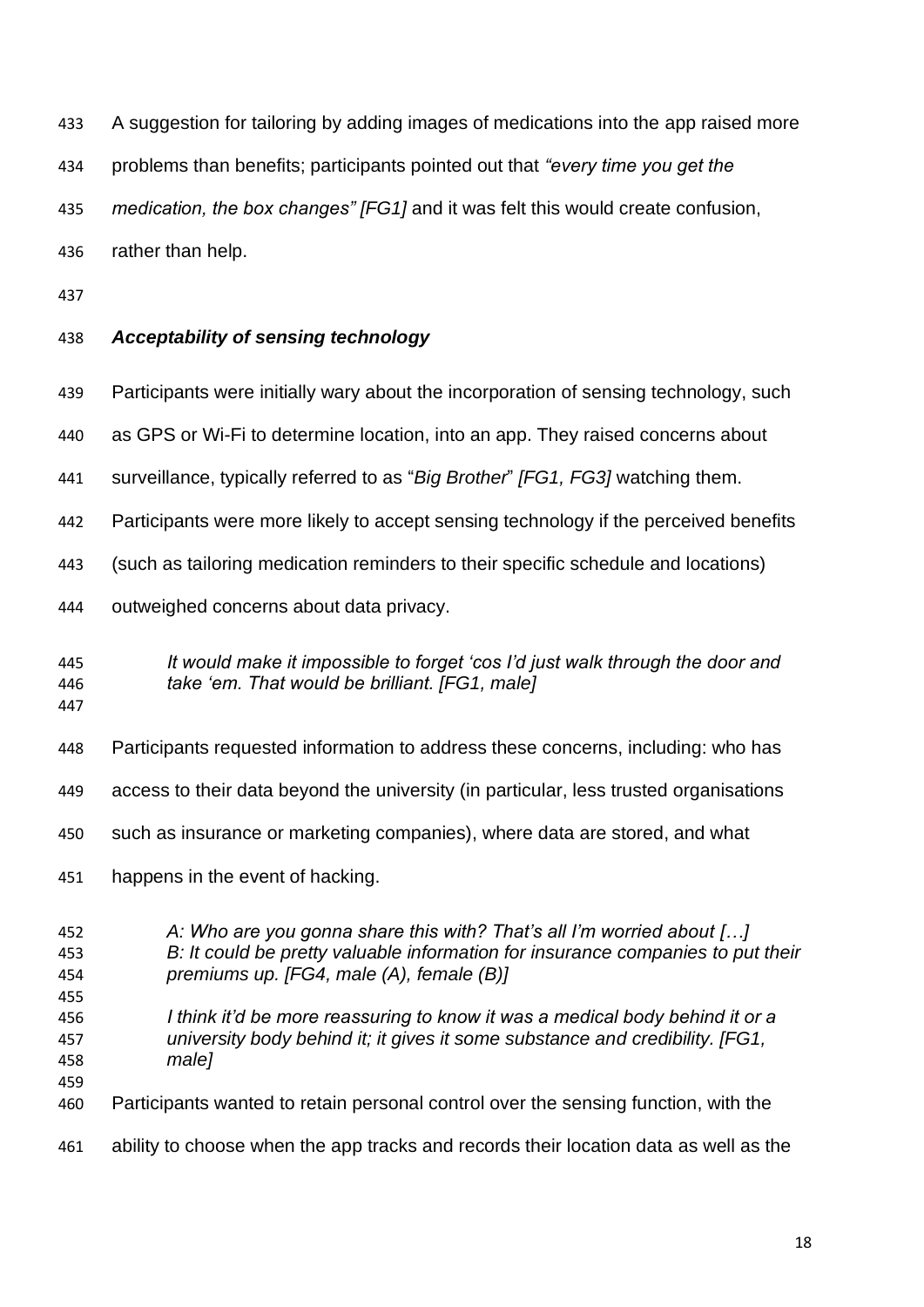ability to opt in/out at any point.

- *I think it would be a case of opt-in because I think some people would think it an invasion of privacy. I mean, personally I think it's a good idea but, you see, some people wouldn't like it. [FG4, female]*
- Discussions about sensing technology prompted participants to suggest further ideas
- for functions of an app. Participants in two focus groups suggested linking the
- sensing technology with the smartphone calendar, to proactively detect periods
- when away from home, triggering reminder messages to pack medication or re-order
- prescriptions.

 *The app ought to be able to detect [that] my calendar says, 'Away for the weekend.' So the app could say, "Ooh look, you're going away for the weekend" it could send me a message or something on the Friday to make* 

- *sure I pack them. That's almost what I want to be reminded of. [FG3, male]*
- 

- Participants emphasised the need for additional features to be optional, recognising
- 478 that over-complicating the DI risked disengagement from potential users.
- *I suppose it's a case though of getting sufficient ability to customise it against making it just too longwinded and complicated for people to be bothered. [FG4, female]*
- *I'm just trying to think of just the least steps possible for the patient, because just adding more things is going to make them less likely to use these sorts of things… It needs to just be easy for them. [HCP 01, Practice Pharmacist, female]*
- Above all, participants emphasised the importance of the DI being user-friendly for
- the target group, many of whom may be less familiar with smartphones.
- *The caveat I suppose might be that those that tend to have the chronic*
- *diseases tend to be the older age group so they may not be so tech savvy. We've got some patients who don't use mobile phones even now. [HCP 02,*
- *GP, male]*

- 
- *Attitudes towards a very brief face-to-face intervention (VBI)*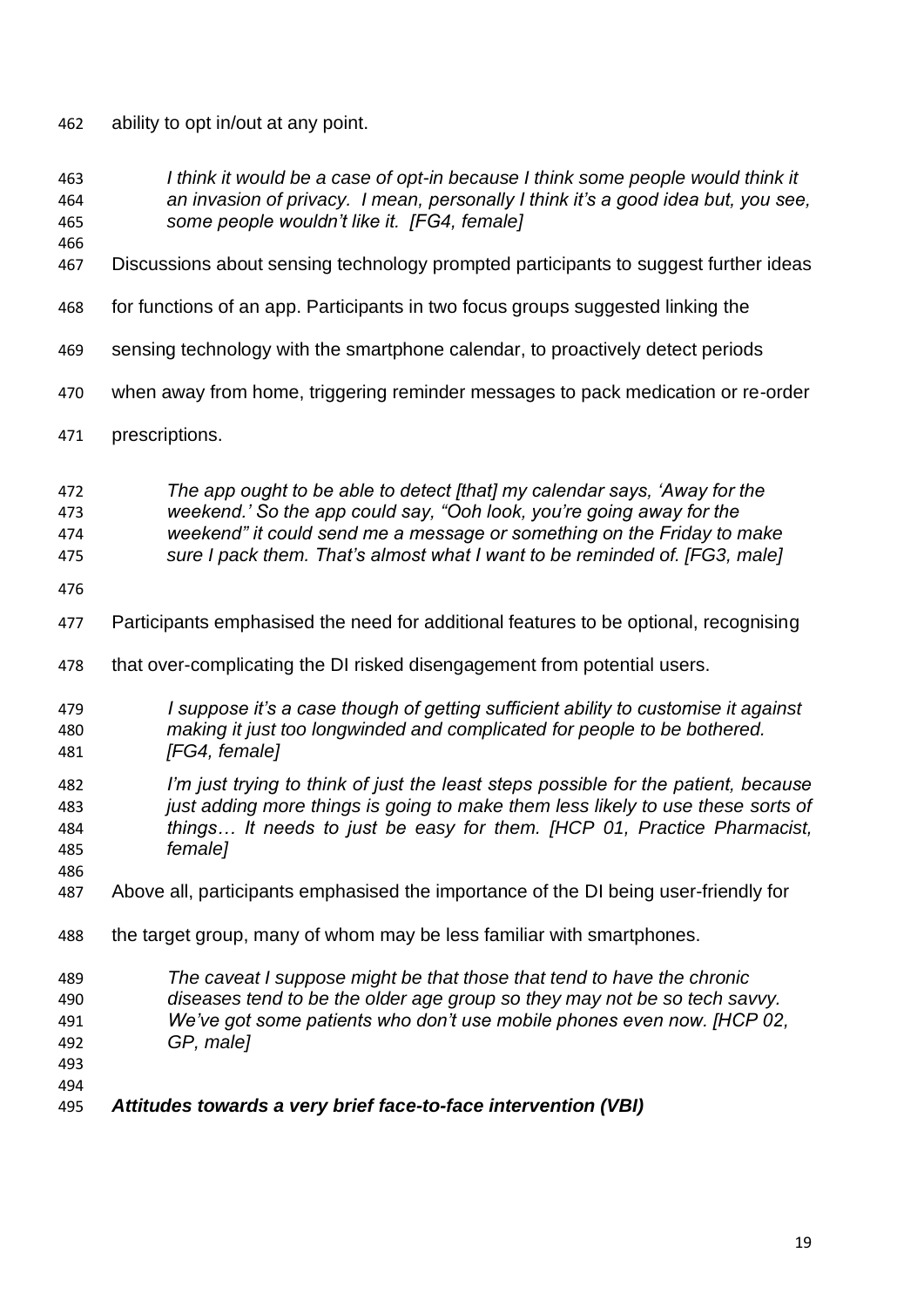- Patient-participants' discussions about the DI functions largely focused on
- addressing non-intentional non-adherence mainly forgetting. On the whole, they
- were sceptical about a DI's success in addressing intentional non-adherence:
- *If they're not taking the tablets and they don't wanna take the tablets, why would they sign up for the app? [FG1, male].*
- HCP-participants suggested including messages encouraging users to contact their
- healthcare provider if experiencing problems with their medication.
- *That would be really useful in that if they're stopping it for any reason it needs to come up with a message to say, "Please make an appointment with your GP. There may be alternative medications available which would suit you and you need to make an appointment to discuss that". [HCP 03, Practice Nurse, female]*
- However, a more promising way of addressing intentional non-adherence was
- highlighted in relation to the 5-minute VBI component prior to use of the DI. The VBI
- was presented as a way for HCPs to signpost patients to the DI and discuss
- medication taking behaviour. HCPs talked positively about how, if done in a non-
- judgemental way and by an HCP with an established rapport with the patient, this
- could foster open communication and a more constructive consultation.

# *That's the important thing, when patients can relate to you and they can see that you're actually not judging them, they do tend to then engage better.*

- *[HCP 07, Practice Nurse, female]*
- A key aspect of encouraging honest communication in the VBI would be
- acknowledging that it is acceptable to have concerns about being prescribed
- medication. HCPs recommended asking the patient to talk through these concerns
- and, if needed, book a follow-up consultation with a prescribing practitioner about
- changing medication.

### *Have a discussion with them as to what's been happening, what the issues are, how we can make it easier for them […] 'Is there a problem with it? Are you getting side-effects? Do you find it difficult to take?' And then we can explore some of the issues. What is really important is to sift through what the issues*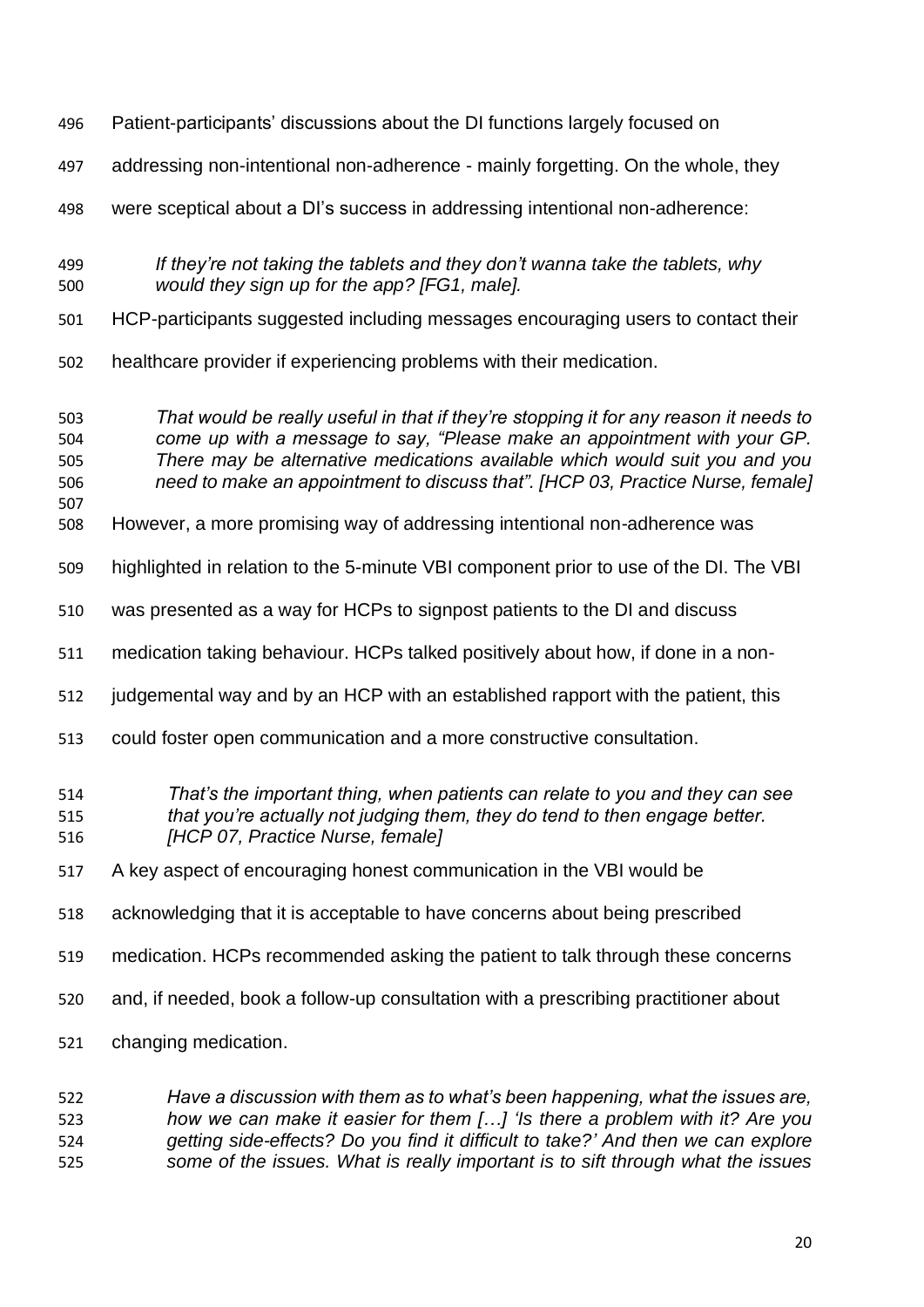- *are. Our role in the face-to-face is actually we can explore some of these things a bit easier. [HCP 06, Practice Nurse, female]*
- 
- All HCPs perceived the VBI element as feasible to deliver within primary care,
- recommending incorporating it alongside a medication review or blood pressure
- check. HCPs had two key provisos: training to help them deliver the VBI within the
- tight timing of five minutes, and a "*user-friendly*" template that could be incorporated
- in existing computer systems for inputting patient data to inform the subsequent DI.
- HCPs also noted the need for sufficient training in using the DI itself, given their role
- in encouraging its use in their patients following the VBI.

 *I think that will be important, that whoever is talking about the app needs to know how it works and how you use it… Because if somebody who is recommending it doesn't know how to use it then you're not gonna buy into it. [HCP 09, Practice Nurse, female]*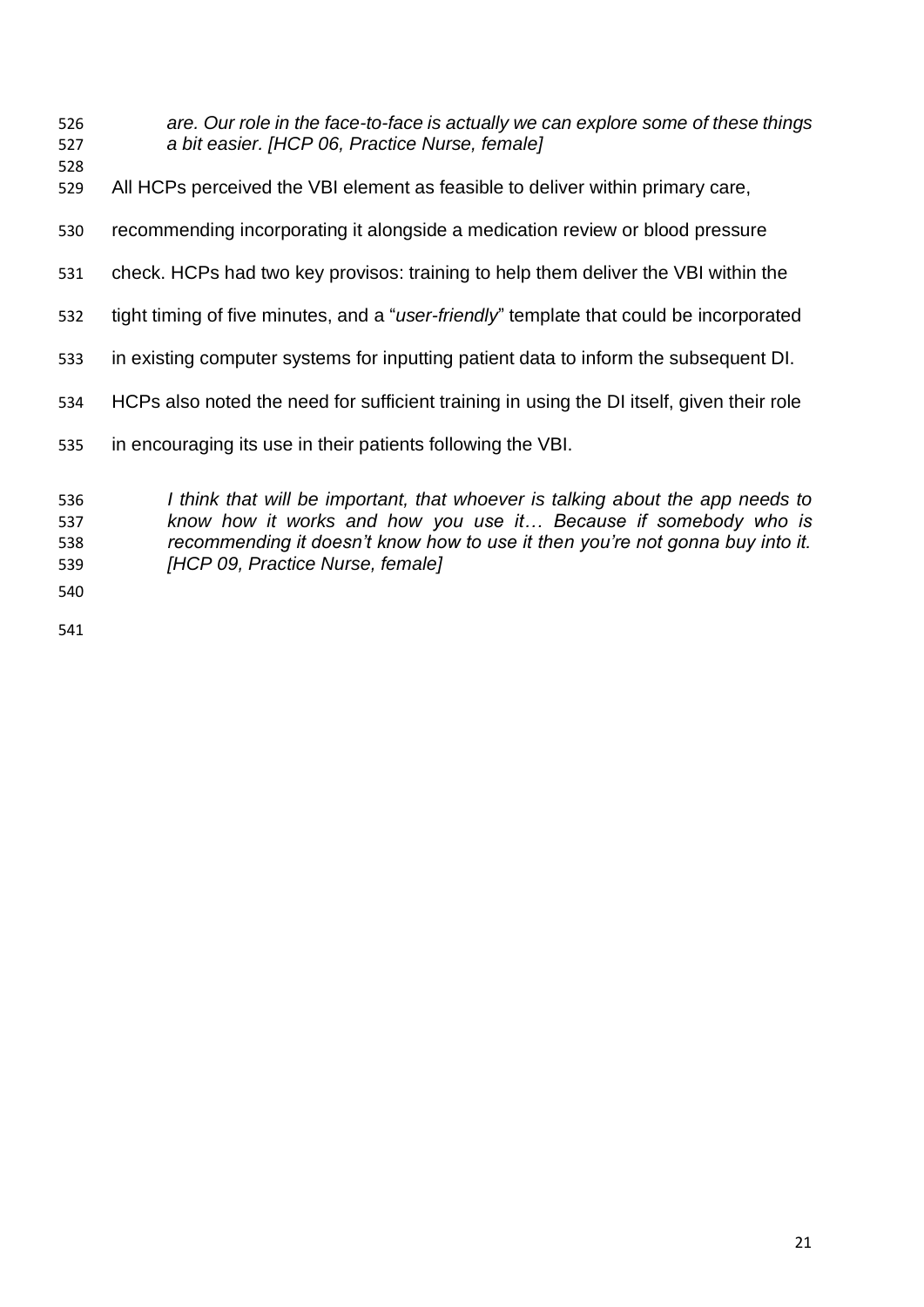| 542 |                                                                                           |
|-----|-------------------------------------------------------------------------------------------|
| 543 | <b>Discussion</b>                                                                         |
| 544 | <b>Summary of main findings</b>                                                           |
| 545 | Patients prescribed antihypertensive medication and the healthcare                        |
| 546 | practitioners that care for them, highlighted nonintentional (forgetting) and intentional |
| 547 | (side-effects, reluctance to medicate) reasons for their non-adherence. Participants      |
| 548 | found a mobile digital intervention (DI) that provided simple medication reminders        |
| 549 | and feedback messages acceptable. To facilitate engagement with the DI,                   |
| 550 | participants recommended it was tailored to the needs of the individual and their         |
| 551 | medication regime as well as providing user control over the tailoring and other          |
| 552 | optional functions. The use of sensing technology within a smartphone app was             |
| 553 | acceptable to participants provided they received comprehensive information about         |
| 554 | the associated use and confidentiality of their data.                                     |
| 555 | While the DI was considered limited in its potential to address intentional non-          |
| 556 | adherence, HCPs saw the potential for a brief face-to-face discussion (or 'VBI') with     |
| 557 | patients in addressing this gap, when delivered alongside a DI. Incorporating a VBI       |
| 558 | into a routine primary care was considered feasible, if it could be integrated into       |
| 559 | existing practice software systems and if training were provided.                         |
| 560 | Strengths and limitations of the study                                                    |
| 561 | Drawing on relevant theory, [8, 9, 18] this study was conducted as                        |
| 562 | development work with a target patient group to inform aspects of an intervention as      |

part of a larger research programme.[30] Whilst previous research has investigated

the use of sensing technology and smartphone apps for health, [19] this study is

among the first to gather qualitative data on the acceptability of such technology (e.g.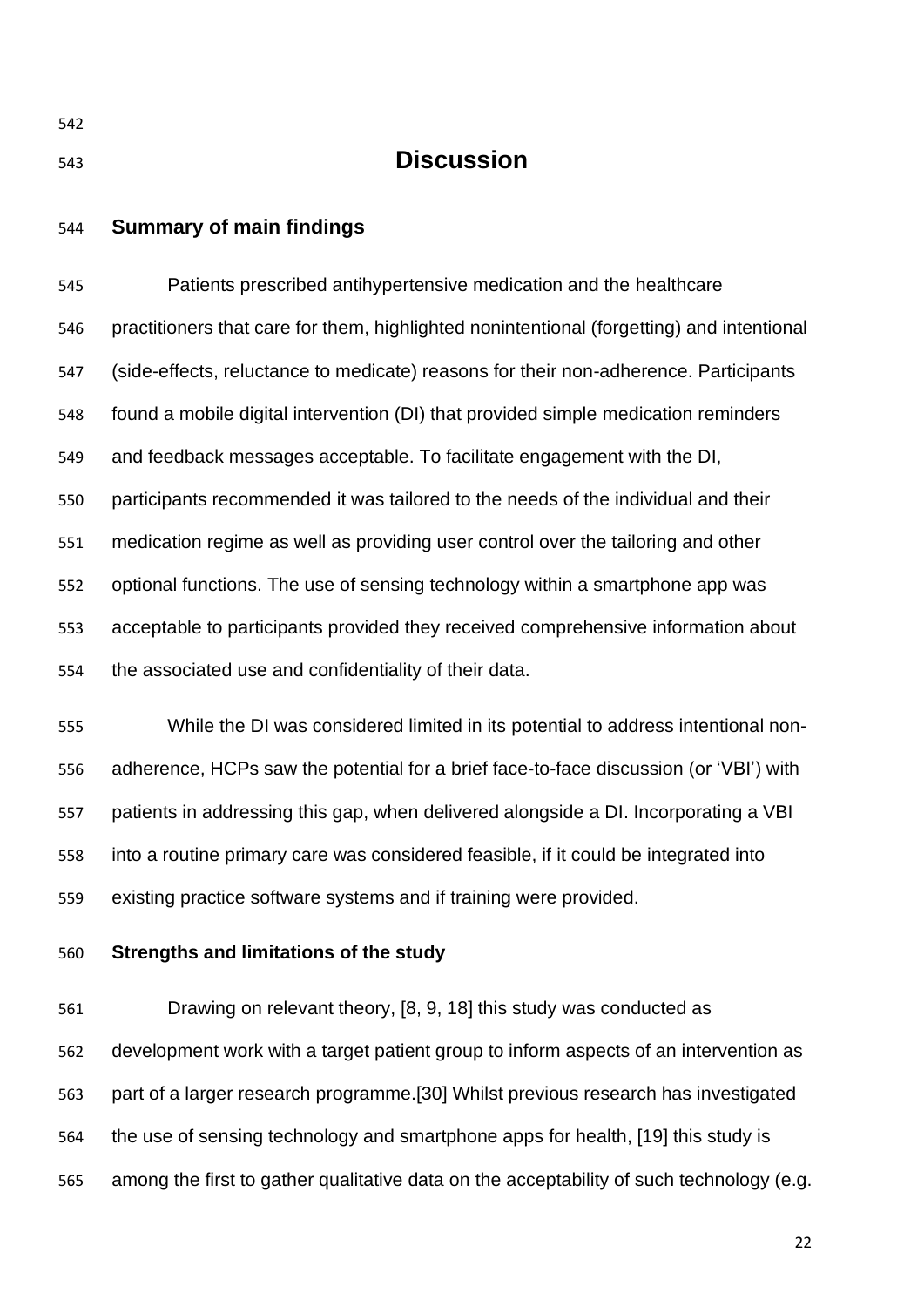Wi-Fi or GPS) in a smartphone app designed to support medication adherence (see also Kassavou and colleagues [31]). Whilst advances in technology can provide additional features to smartphone apps, it is important to assess the intended user group's views of such technology before its implementation.[32]

 We gained insights from a range of healthcare practitioners on the acceptability and feasibility of incorporating a VBI for medication adherence into a primary care consultation, a topic that has not been previously explored in-depth. The recommendations arising from our findings can inform the development and implementation of a medication adherence VBI in primary care. Developers should consider the following: the importance of the practitioner-patient relationship when discussing medications, exploration of patient-specific barriers to adherence, templates embedded within existing GP practice systems, and sufficient training for HCPs.

 The use of stimulus materials generated discussion in the interviews and focus groups, and provided focused responses for specific hypothetical intervention components.

 We acknowledge that this is a small-scale qualitative study, where 85% of the patient sample were White British and 91% of the healthcare practitioner sample were female. As such, the findings may be limited in their application to a patient and healthcare professional population. However, the depth and focus of insights gained provided rich data that were sufficiently useful in informing the development and refinement of intervention components for the wider programme, and to similar interventions.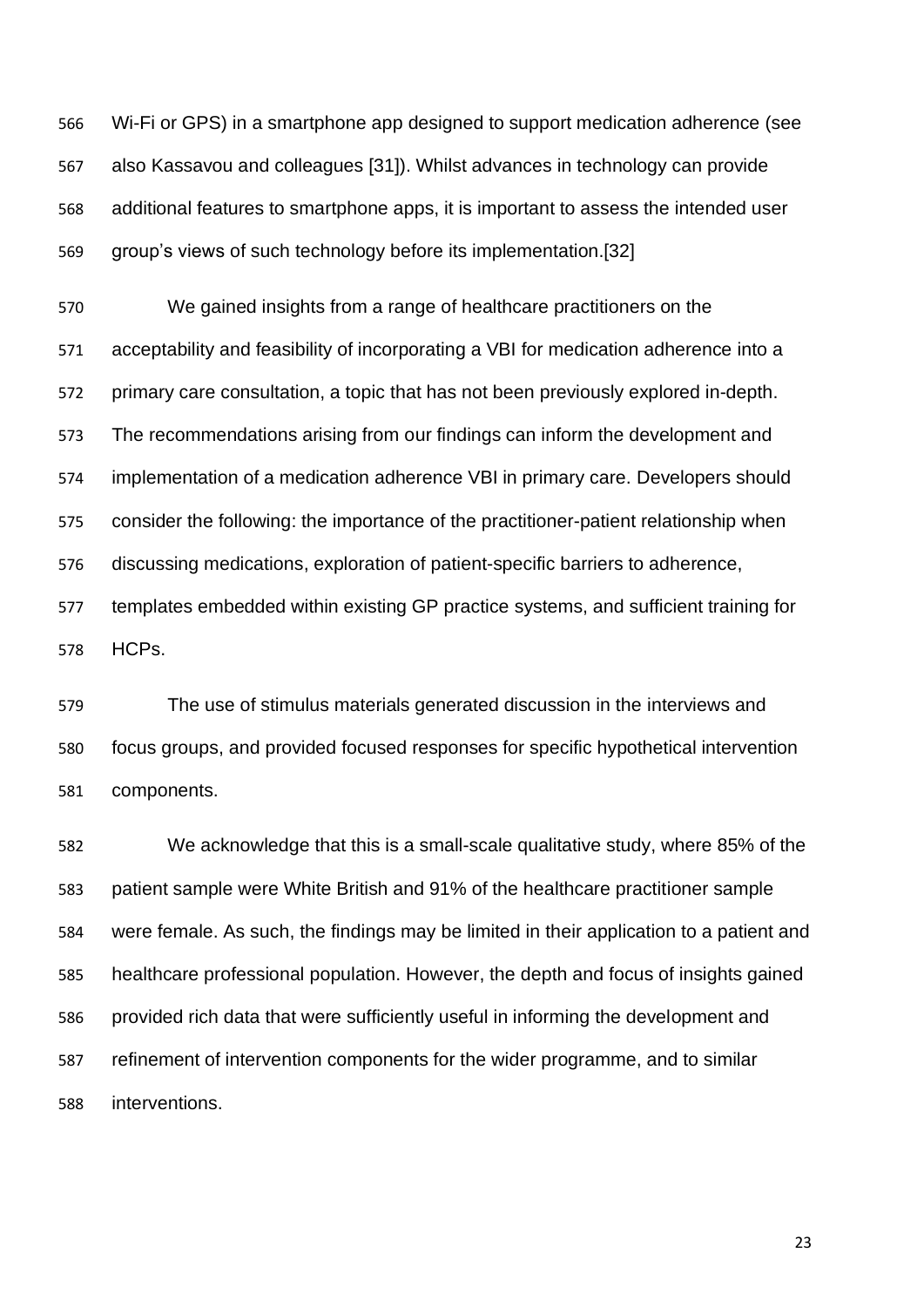We experienced challenges with recruiting patients through GP practices, particularly those who were non-adherent to their medication, a group who may be less likely to participate in a study of this nature. For future studies we would recommend widening recruitment methods to include patients not tied to a specific sample of GP practices, e.g. via social media channels or community groups. We acknowledge the possibility that patients who are intentionally nonadherent to their medication may be unwilling to download an adherence app or receive SMS support messages. In these instances, alternative, more intensive intervention methods involving multiple BCT components may be considered appropriate, such as motivational interviewing delivered face-to-face and/or over the telephone.[33–35]

### **Comparisons with existing literature**

 The findings echo previous research that has identified the main reasons for non-adherence to cardiovascular-related medication as forgetting and side-effects, [24] [36] as well as the broad categorisation of reasons into intentional and non- intentional.[37, 38] In our study, this distinction was particularly helpful when considering which elements of an intervention were appropriate for targeting these two broad categories.

 Participants with lived experience of hypertension saw little value in information-style messages (e.g. about the consequences of non-adherence) in addressing intentional non-adherence. Rather, they suggested that such messages may be most helpful for newly diagnosed patients. This follows previous qualitative research in which mHealth interventions were deemed especially appropriate for "newbies" [39] i.e. patients with less experience in managing a health condition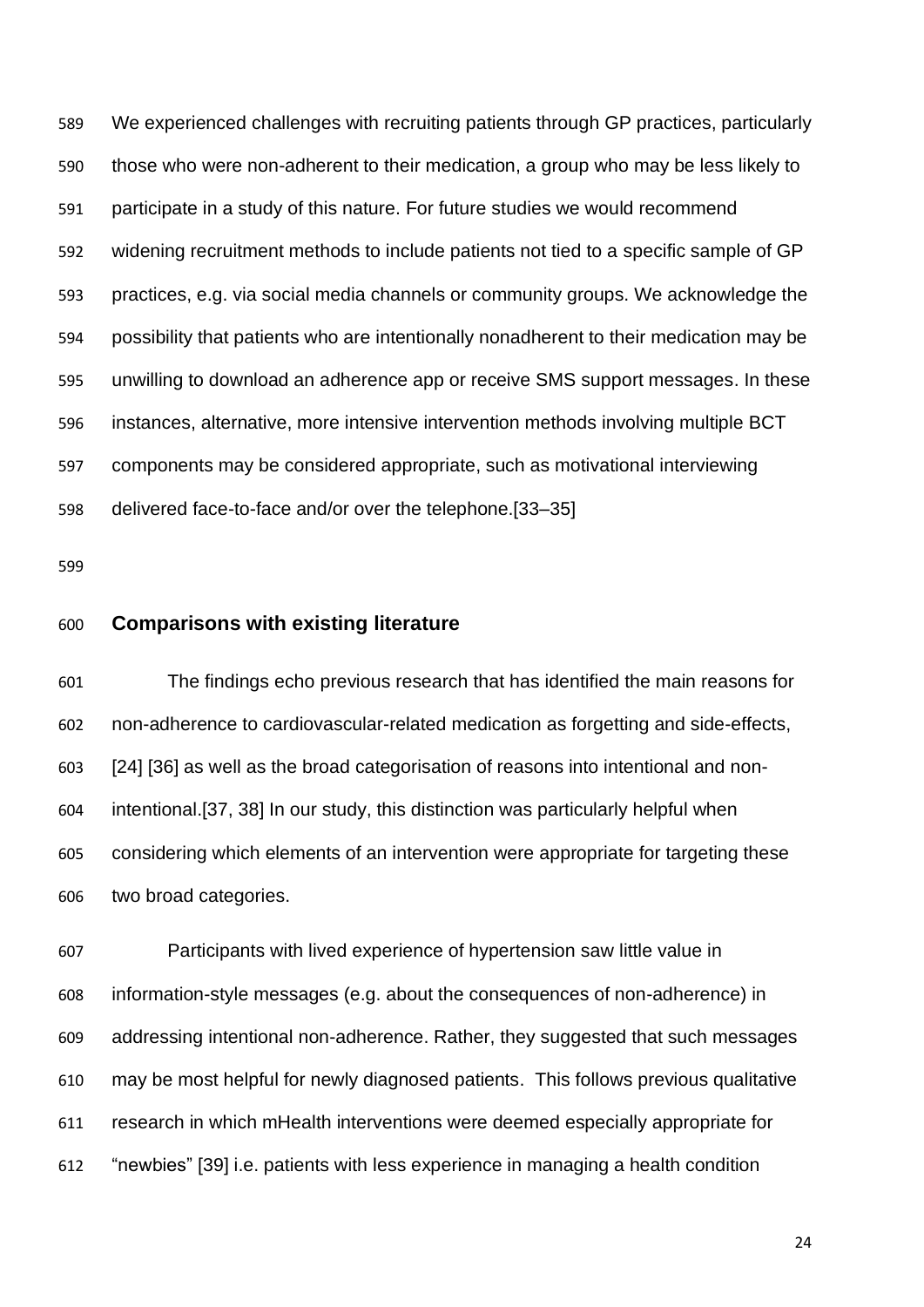compared to those with established medication routines, for atrial fibrillation [40] and type 2 diabetes. [39] Similar to previous studies [26], participants expressed concerns about receiving too many messages, suggesting this would influence (dis)engagement with the DI. Participants also emphasised the need for a DI to be as simple and easy-to-use as possible, another common theme in usability studies for medication adherence DIs, whereby difficulties with navigating a website, SMS or smartphone app have presented barriers to usage.[41, 42] A related concern is the potential burden that self-monitoring DIs place on the user, for example, asking patients to self-report their medication taking behaviour within a set timeframe.[43, 44] Our findings support the need for usability testing with the DI target users, which could include assessing any associated burdens or extra responsibilities placed on the user.

 Participants in this study saw the benefit that sensing technology could provide but raised data privacy concerns about its use within a medication reminder smartphone app, requesting comprehensive information and user control. Similar concerns have been identified in previous research into location-sensing apps. For individuals living with HIV, the acceptability of location-based self-monitoring reminders was dependent on the purpose of the app and who would have access to their data [45]. Similarly, young adults in Dennison [46] worried about the storage of personal location data collected by health apps and wanted control over personalising the app settings.

 Despite the privacy concerns, participants in this study viewed a location- sensing smartphone app more favourably if it was created by a university or charity rather than a commercial company. This follows user feedback of other location-based apps for smoking cessation, [47] medication adherence [31] and mental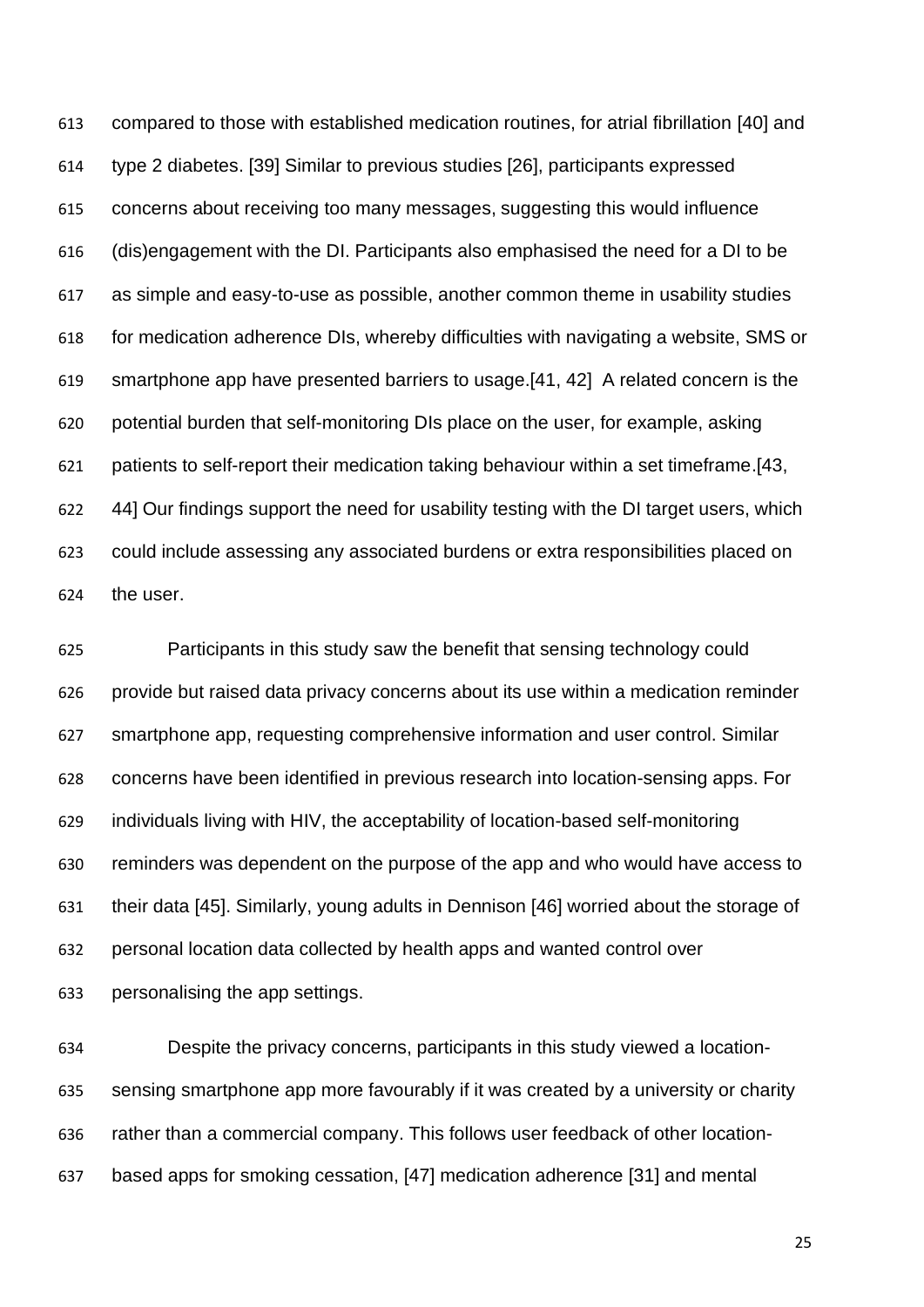health, [48] in which apps designed by universities or for research purposes were deemed more trustworthy by participants. This reflects the discourse around the ethics of mHealth, whereby third parties and insurance companies pose potential threats to the safety of patients' health data collected by sensors or smartphone apps.[43] These ethical considerations are of particular importance given the rise of mHealth in the healthcare sphere.

#### **Recommendations for an intervention to support medication adherence**

 The findings from this study have several implications for the development of a DI to support medication adherence. To encourage engagement with an intervention, it needs to be highly tailored to each individual. This includes: the timing and content of reminder messages (to address non-intentional non-adherence) and the content of support messages (for intentional non-adherence), where knowledge and duration of health condition varies between individuals. Furthermore, a key tailoring variable as recommended by HCP-participants was the individual patient's specific barrier(s) to adherence. Tailoring data can be collected using various methods, ideally before the start of the intervention for optimal impact. This could include a short questionnaire, in person or by phone with a practitioner, within a smartphone app, or via a set of SMS messages requiring responses.[26]

 It was common for participants in this study to be taking multiple medications per day, and most wanted this to be reflected in the medication reminders. This requires a balance between providing appropriate adherence support without over- complicating the DI or overburdening the user, resulting in reduced intervention engagement.[49]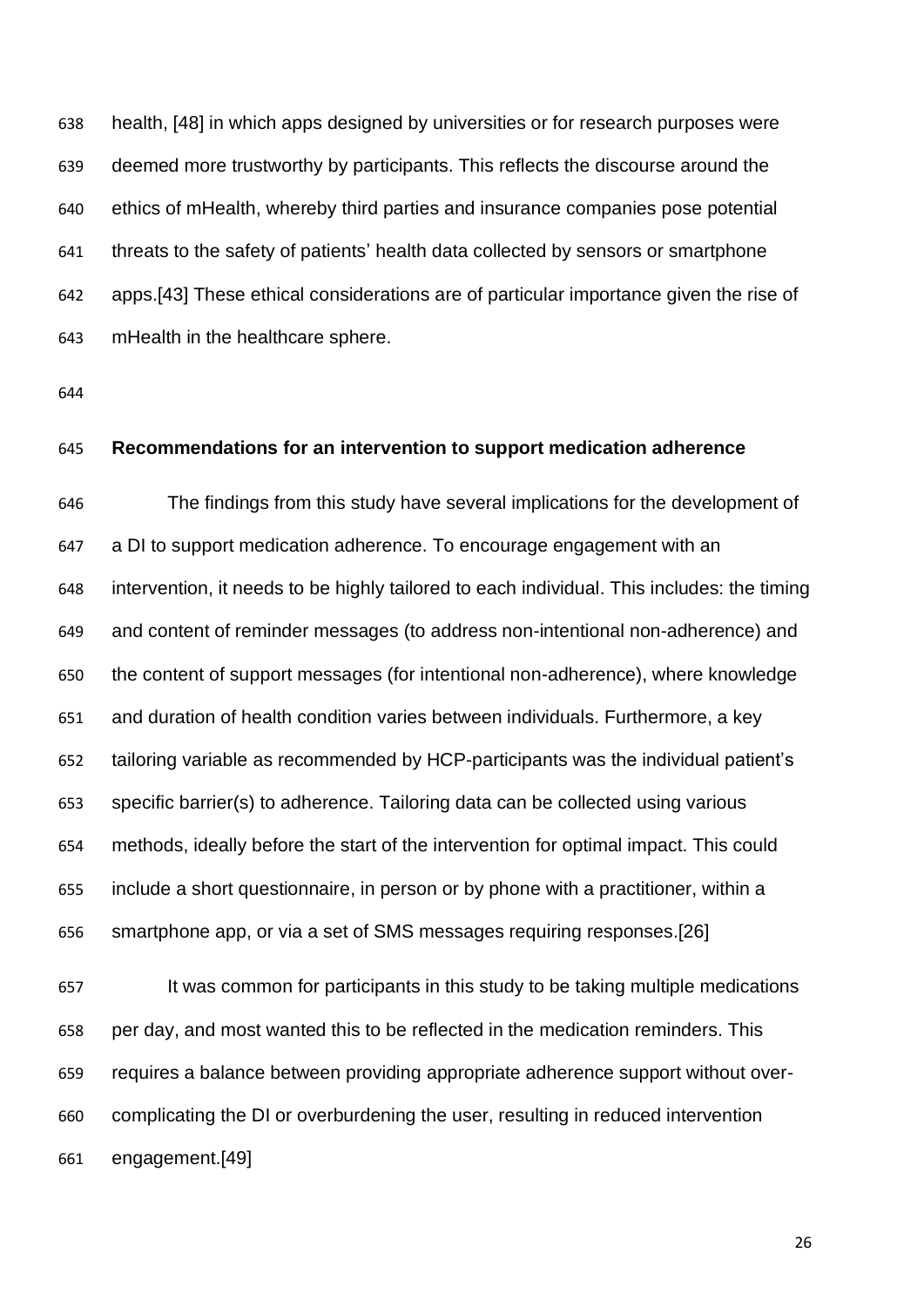This study obtained novel insight from patients on the use of passive sensing technology within a medication adherence smartphone app. To increase the acceptability of sensing technology, future apps should explain the benefits that it can provide to the user, such as tailored medication reminders based on real-time location, or prompts to pack medication for upcoming holidays detected via calendar syncing. The app must provide a flexible opt in/out option for the collection of sensing data as well as information on how personal data will be used and stored within the app. Lastly, users may be more accepting of a location-sensing app created by a university or charity rather than a commercial company.,

 Primary care was viewed as an appropriate setting for HCPs to introduce patients to a DI and pair it with a brief behavioural face-to-face discussion, or 'VBI'. More specifically, this could address intentional non-adherence by exploring the specific barriers to medication adherence with patients. Using a non-judgemental approach for this, would encourage patients' openness, which in turn would provide more useful information for tailoring the DI and possibly making adjustments to the all patient's regime as part of the usual care. This supports a body of literature on shared decision-making [50] which has demonstrated an association between an improved patient-professional partnership and medication adherence, for a variety of conditions [51] and for hypertension specifically.[50, 52] Delivering a VBI requires skill, in order to incorporate all elements and within the short timeframe.[53, 54] Our findings indicate the importance of comprehensive training for healthcare professionals which incorporate the principles of shared decision-making and the skills to deliver the intervention in under five minutes, as well as proficiency in using a DI. Lastly, the template for HCPs to complete the VBI and/or enter patients' details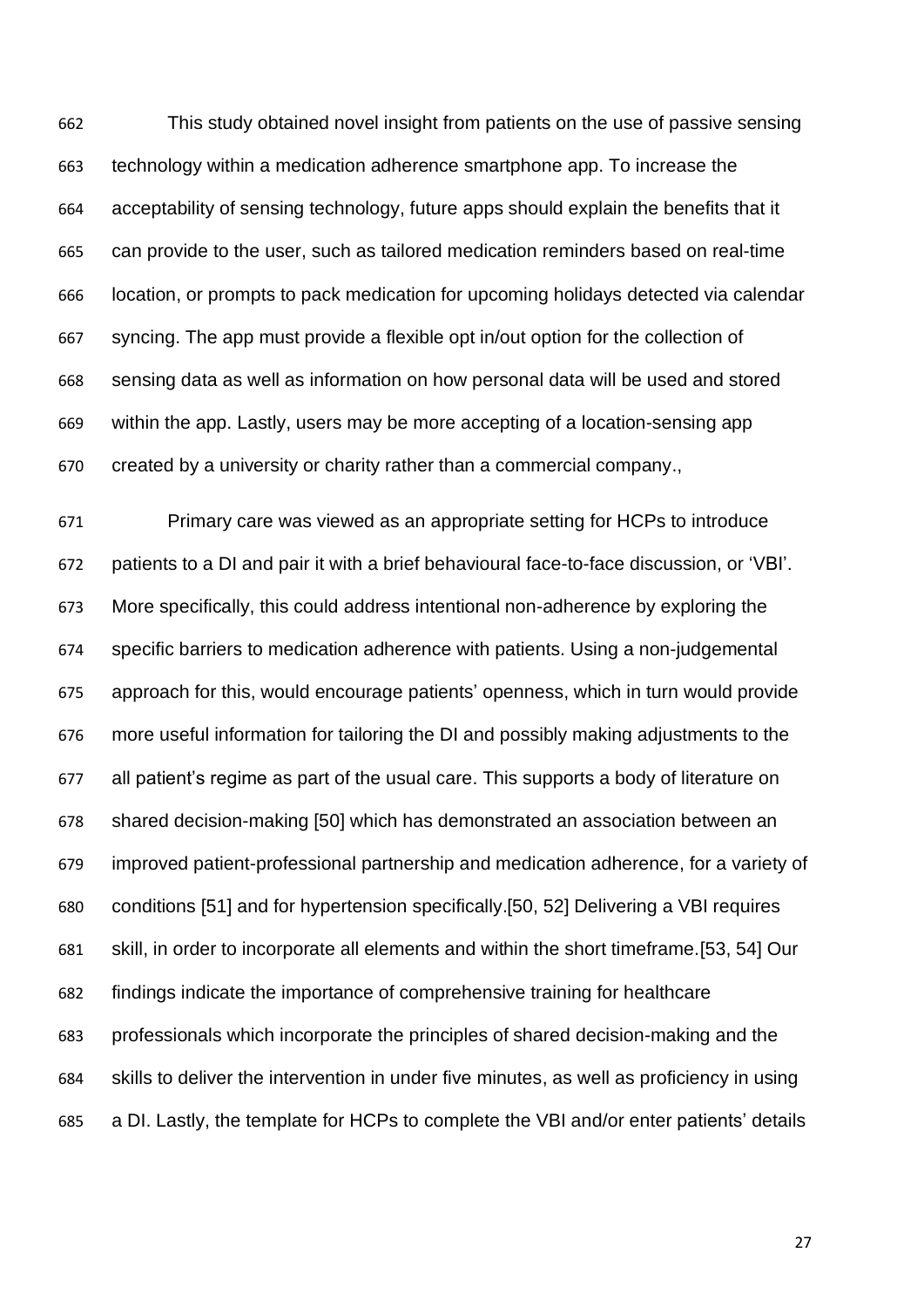into the DI should be user-friendly and embedded into existing GP practice software systems.

### **Conclusion**

 Overall, patients and healthcare practitioners saw the benefit of receiving medication reminders via SMS message or smartphone app. Intervention developers should consider an intervention that is highly tailored to the user, straightforward to use, and addresses data privacy concerns. The use of sensing technology in an adherence support smartphone app was acceptable to patients, therefore future research could investigate the feasibility of incorporating such technology into a smartphone app for adherence. A routine primary care consultation was viewed as an appropriate setting to introduce the DI to patients and discuss medication-taking behaviour with patients, but the feasibility of delivering it as 'very brief' i.e. under five minutes, should be explored further.

#### **Supplementary material**

- S1 COREQ checklist
- S2 Topic guides and sample of proposed intervention content
- S3 Example VBI protocol
- S4 Extra participant quotations

**Figure 1 (legend)**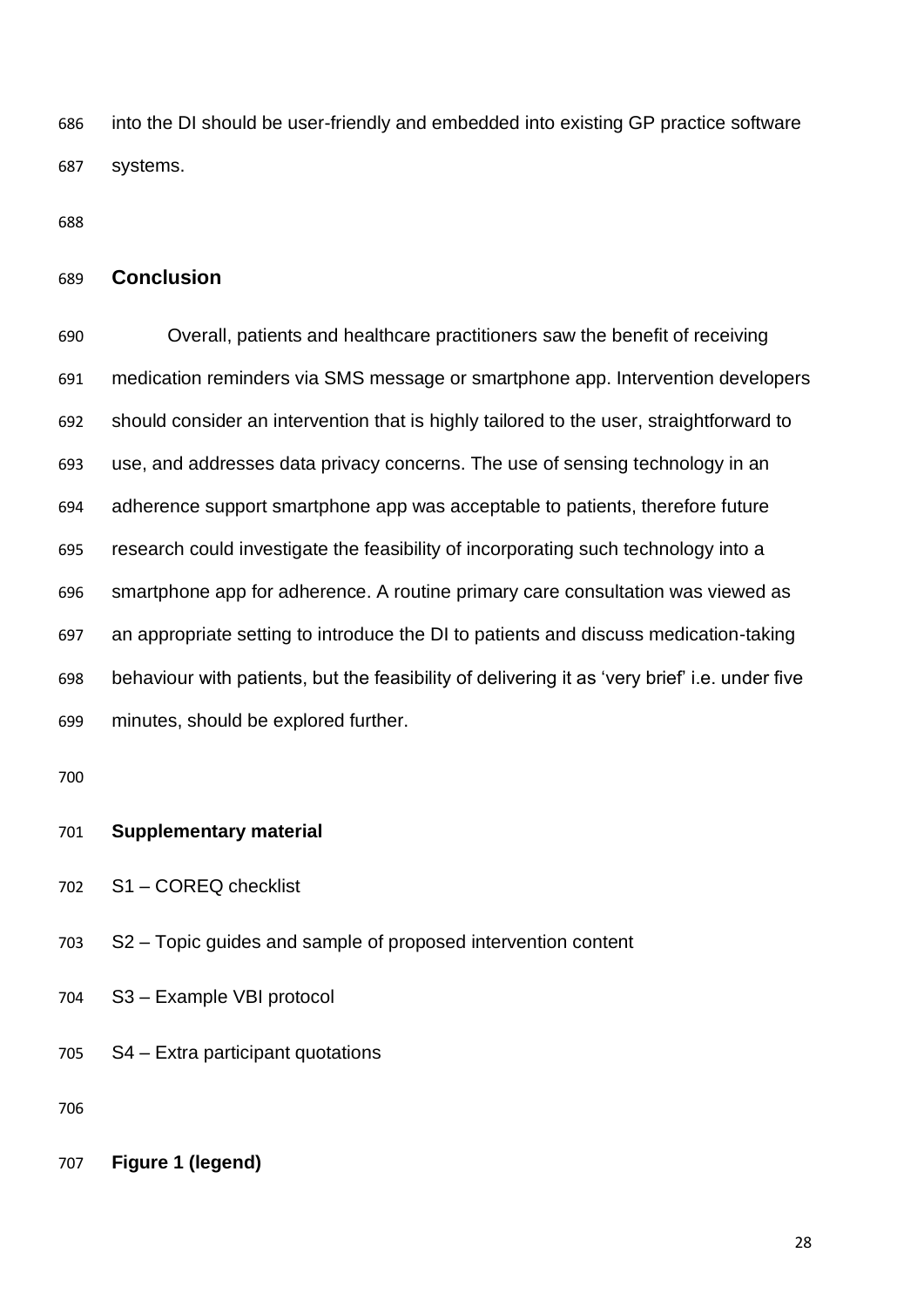Example digital intervention content to generate discussion in interviews and focus

groups; medication reminder notification, feedback on medication adherence levels

(weekly and monthly), SMS support message

### **Acknowledgements**

This study was conducted on behalf of the Programme on Adherence to Medication

team (see [https://www.phpc.cam.ac.uk/pcu/research/research-projects-list/other-](https://www.phpc.cam.ac.uk/pcu/research/research-projects-list/other-projects/pam/)

- [projects/pam/](https://www.phpc.cam.ac.uk/pcu/research/research-projects-list/other-projects/pam/) for team members). We acknowledge and thank the following
- individuals for contributing to the development of the topic guides and visual prompts

for this study: Jagmohan Chauhan and Sandra Servia, Department of Computer

Science and Technology, University of Cambridge; Debi Bhattacharya, School of

Pharmacy, University of East Anglia.

We thank the patients, healthcare practitioners, practice managers and

administrative staff at the 4 GP practices who took part in this study. We are grateful

to Patient and Public Involvement (PPI) representatives for reviewing the design and

ethics of this study. We thank PPI representative Jennifer Bostock for their input

across the whole study and for reviewing the manuscript. We acknowledge the

 support of the National Institute for Health Research Clinical Research Network (NIHR CRN).

#### **Author contributions**

 All authors made substantial contributions to the conception and design of the study. MVE conducted the interviews, co-facilitated the focus groups, conducted data analysis and drafted the manuscript. JJ co-facilitated the focus groups, contributed to data analysis and drafted the manuscript. HE provided supervision and guidance for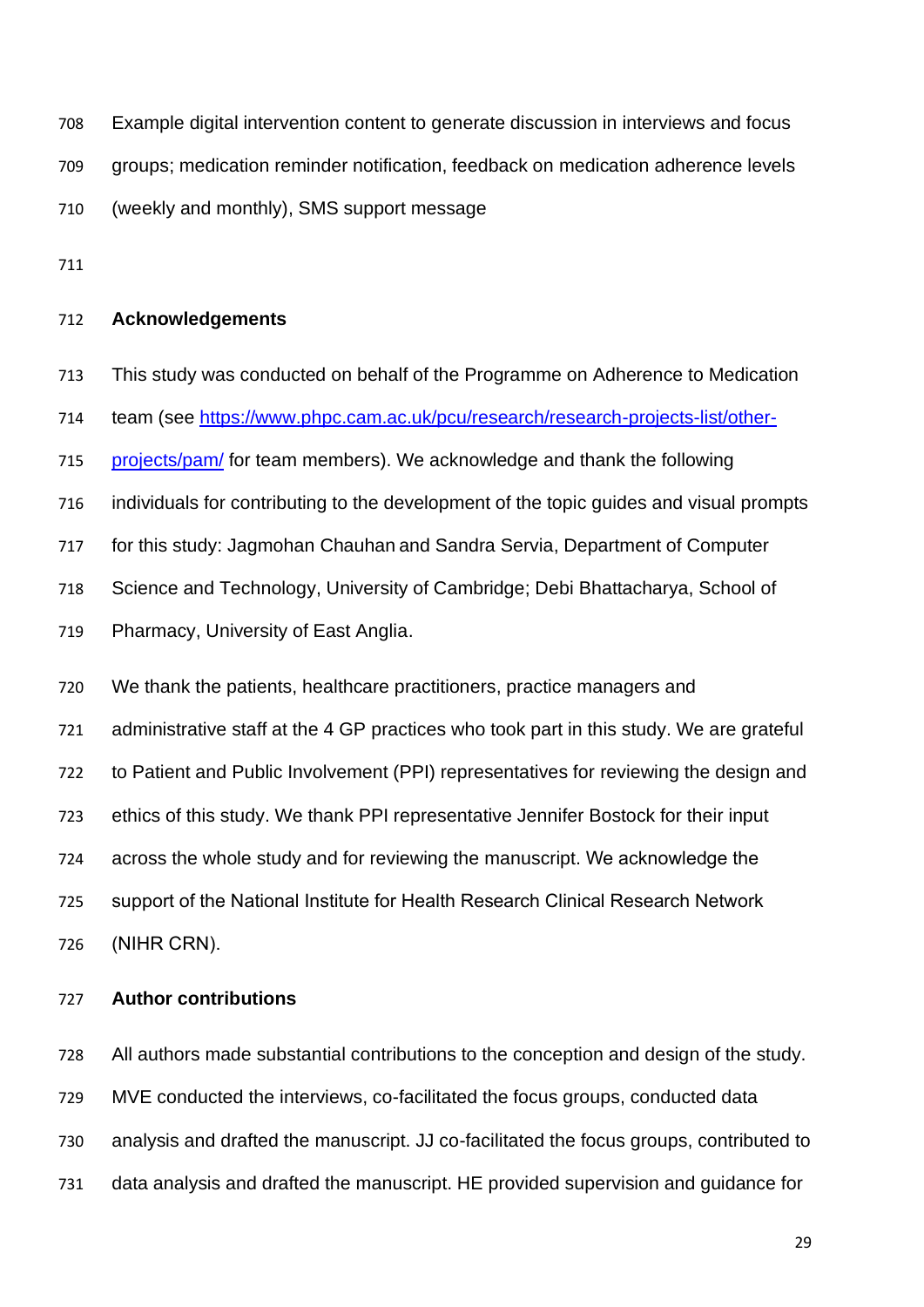- data collection, contributed to data analysis and drafted the manuscript. SS, FN, WH,
- AK and CA critically revised the manuscript and provided intellectual input and
- expert advice. All authors have read and approved this manuscript.

### **Funding**

- This article presents independent research funded by the National Institute for Health
- Research (NIHR) under the Programme Grants for Applied Research programme
- [RP-PG-0615-20013]. The views expressed in this publication are those of the
- author(s) and not necessarily those of the NIHR or the Department of Health and
- Social Care.

#### **Competing interests**

None declared.

#### **Ethics approval**

- This study was approved by the West Midlands Solihull Research Ethics
- Committee, as part of NHS Health Research Authority approvals (Reference:

18/WM/0050).

#### **Data availability statement**

- Data are available upon reasonable request from the corresponding author.
- **Abbreviations:** COREQ, consolidated criteria for reporting qualitative research; DI,
- digital intervention; GP, general practitioner; HCP, healthcare practitioner; IMD,
- Index of Multiple Deprivation; NHS, National Health Service; NIHR CRN, National
- Institute of Health Research Clinical Research Network; VBI, very brief intervention.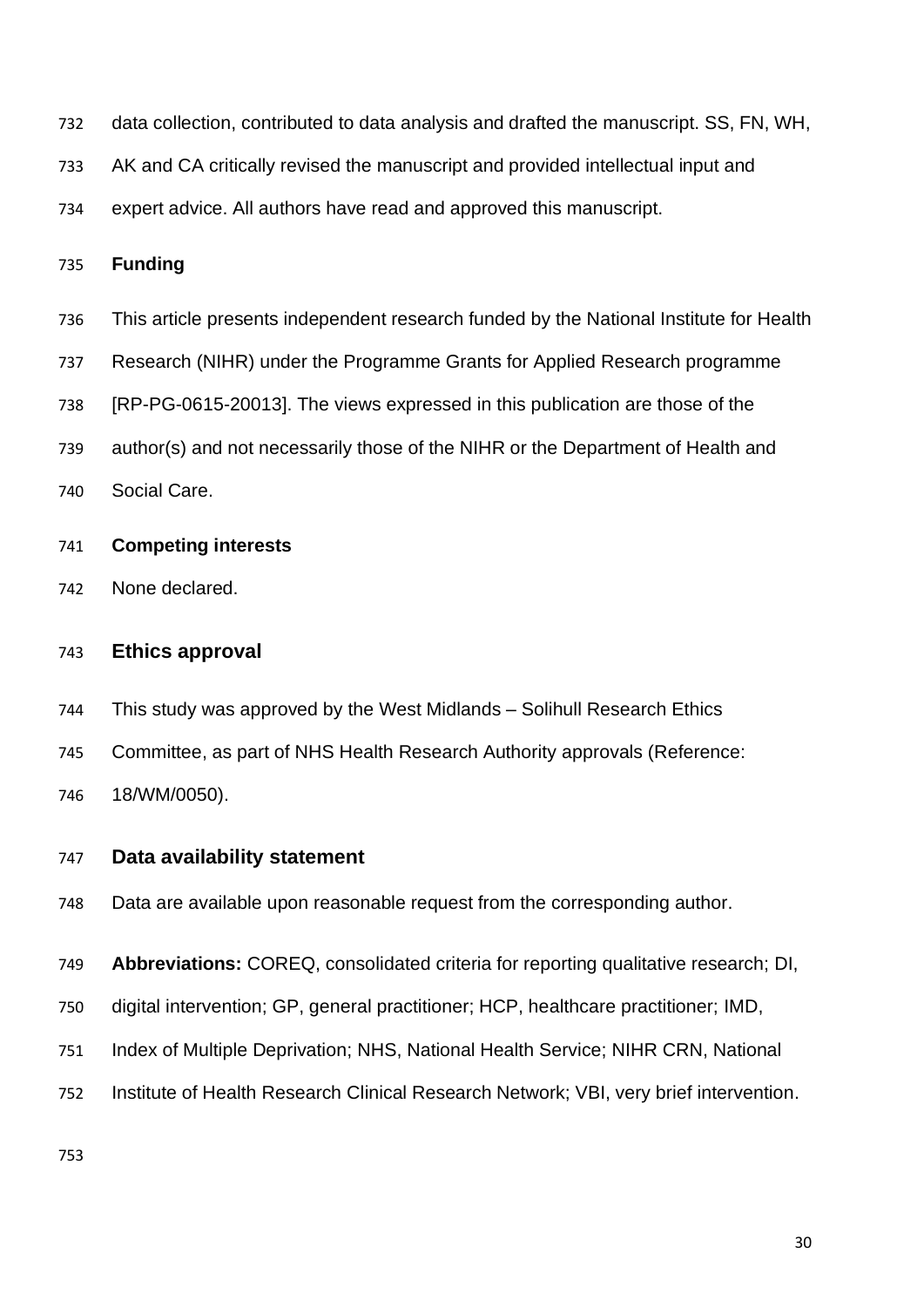# **References**

| 758<br>759               | $[1]$  | Sabaté E, World Health Organization (eds). Adherence to long-term therapies: evidence for<br>action. Geneva: World Health Organization, 2003.                                                                                                                                                                            |
|--------------------------|--------|--------------------------------------------------------------------------------------------------------------------------------------------------------------------------------------------------------------------------------------------------------------------------------------------------------------------------|
| 760<br>761               | $[2]$  | Chowdhury R, Khan H, Heydon E, et al. Adherence to cardiovascular therapy: a meta-analysis<br>of prevalence and clinical consequences. Eur Heart J 2013; 34: 2940-2948.                                                                                                                                                  |
| 762<br>763               | $[3]$  | Gupta Pankaj, Patel Prashanth, Štrauch Branislav, et al. Risk Factors for Nonadherence to<br>Antihypertensive Treatment. Hypertension 2017; 69: 1113-1120.                                                                                                                                                               |
| 764<br>765               | $[4]$  | Forouzanfar MH, Liu P, Roth GA, et al. Global Burden of Hypertension and Systolic Blood<br>Pressure of at Least 110 to 115 mm Hg, 1990-2015. JAMA 2017; 317: 165-182.                                                                                                                                                    |
| 766<br>767               | [5]    | Mills KT, Stefanescu A, He J. The global epidemiology of hypertension. Nat Rev Nephrol 2020;<br>16: 223-237.                                                                                                                                                                                                             |
| 768<br>769<br>770<br>771 | [6]    | Gakidou E, Afshin A, Abajobir AA, et al. Global, regional, and national comparative risk<br>assessment of 84 behavioural, environmental and occupational, and metabolic risks or<br>clusters of risks, 1990-2016: a systematic analysis for the Global Burden of Disease Study<br>2016. The Lancet 2017; 390: 1345-1422. |
| 772<br>773               | $[7]$  | Brown MT, Bussell JK. Medication Adherence: WHO Cares? Mayo Clin Proc 2011; 86: 304-<br>314.                                                                                                                                                                                                                             |
| 774<br>775               | [8]    | Horne R, Weinman J, Barber N, et al. Concordance, adherence and compliance in medicine<br>taking.                                                                                                                                                                                                                        |
| 776<br>777<br>778        | $[9]$  | Clifford S, Barber N, Horne R. Understanding different beliefs held by adherers, unintentional<br>nonadherers, and intentional nonadherers: application of the Necessity-Concerns<br>Framework. J Psychosom Res 2008; 64: 41-46.                                                                                         |
| 779<br>780<br>781        | $[10]$ | Choudrie J, Pheeraphuttranghkoon S, Davari S. The Digital Divide and Older Adult Population<br>Adoption, Use and Diffusion of Mobile Phones: a Quantitative Study. Inf Syst Front 2020; 22:<br>673-695.                                                                                                                  |
| 782                      | $[11]$ | Baird B, Charles A, Honeyman M, et al. Understanding pressures in general practice. 100.                                                                                                                                                                                                                                 |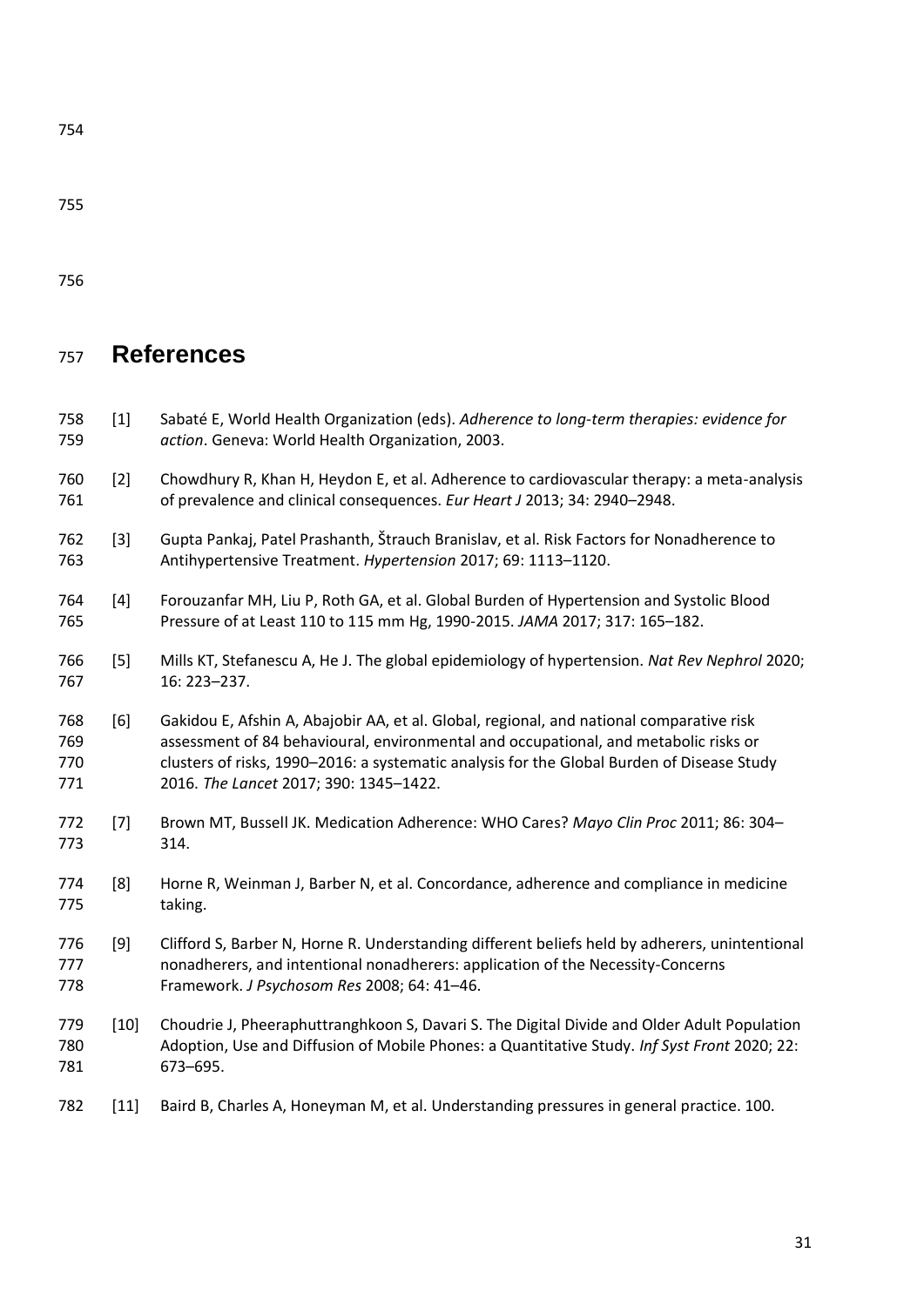- [12] King R, Ryan T, Senek M, et al. The impact of COVID-19 on work, training and well-being experiences of nursing associates in England: A cross-sectional survey. *Nurs Open*; n/a. DOI: 10.1002/nop2.928.
- [13] Thakkar J, Kurup R, Laba T-L, et al. Mobile Telephone Text Messaging for Medication Adherence in Chronic Disease: A Meta-analysis. *JAMA Intern Med* 2016; 176: 340–349.
- [14] Armitage LC, Kassavou A, Sutton S. Do mobile device apps designed to support medication adherence demonstrate efficacy? A systematic review of randomised controlled trials, with meta-analysis. *BMJ Open* 2020; 10: e032045.
- [15] McLean G, Band R, Saunderson K, et al. Digital interventions to promote self-management in adults with hypertension systematic review and meta-analysis. *J Hypertens* 2016; 34: 600– 612.
- [16] Xiong S, Berkhouse H, Schooler M, et al. Effectiveness of mHealth Interventions in Improving Medication Adherence Among People with Hypertension: a Systematic Review. *Curr Hypertens Rep* 2018; 20: 86.
- [17] Hardeman W, Houghton J, Lane K, et al. A systematic review of just-in-time adaptive interventions (JITAIs) to promote physical activity. *Int J Behav Nutr Phys Act* 2019; 16: 31.
- [18] Horne R, Cooper V, Wileman V, et al. Supporting Adherence to Medicines for Long-Term Conditions. *Eur Psychol* 2019; 24: 82–96.
- 801 [19] Cornet VP, Holden RJ. Systematic review of smartphone-based passive sensing for health and wellbeing. *J Biomed Inform* 2018; 77: 120–132.
- 803 [20] Pouls BPH, Vriezekolk JE, Bekker CL, et al. Effect of Interactive eHealth Interventions on Improving Medication Adherence in Adults With Long-Term Medication: Systematic Review. *J Med Internet Res* 2021; 23: e18901.
- [21] Lu X, Yang H, Xia X, et al. Interactive Mobile Health Intervention and Blood Pressure Management in Adults. *Hypertension* 2019; 74: 697–704.
- 808 [22] Tong A, Sainsbury P, Craig J. Consolidated criteria for reporting qualitative research (COREQ): a 32-item checklist for interviews and focus groups. *Int J Qual Health Care* 2007; 19: 349–357.
- 810 [23] Cramer JA, Benedict Á, Muszbek N, et al. The significance of compliance and persistence in the treatment of diabetes, hypertension and dyslipidaemia: a review. *Int J Clin Pract* 2008; 62: 76–87.
- [24] Kassavou A, Sutton S. Reasons for non-adherence to cardiometabolic medications, and acceptability of an interactive voice response intervention in patients with hypertension and type 2 diabetes in primary care: a qualitative study. *BMJ Open* 2017; 7: e015597.
- [25] Jamison J, Naughton F, Gilbert H, et al. Delivering Smoking Cessation Support by Mobile Phone Text Message: What Information do Smokers Want? A Focus Group Study. *J Appl Biobehav Res* 2013; 18: 1–23.
- [26] Morton K, Sutton S, Hardeman W, et al. A Text-Messaging and Pedometer Program to Promote Physical Activity in People at High Risk of Type 2 Diabetes: The Development of the PROPELS Follow-On Support Program. *JMIR MHealth UHealth* 2015; 3: e105.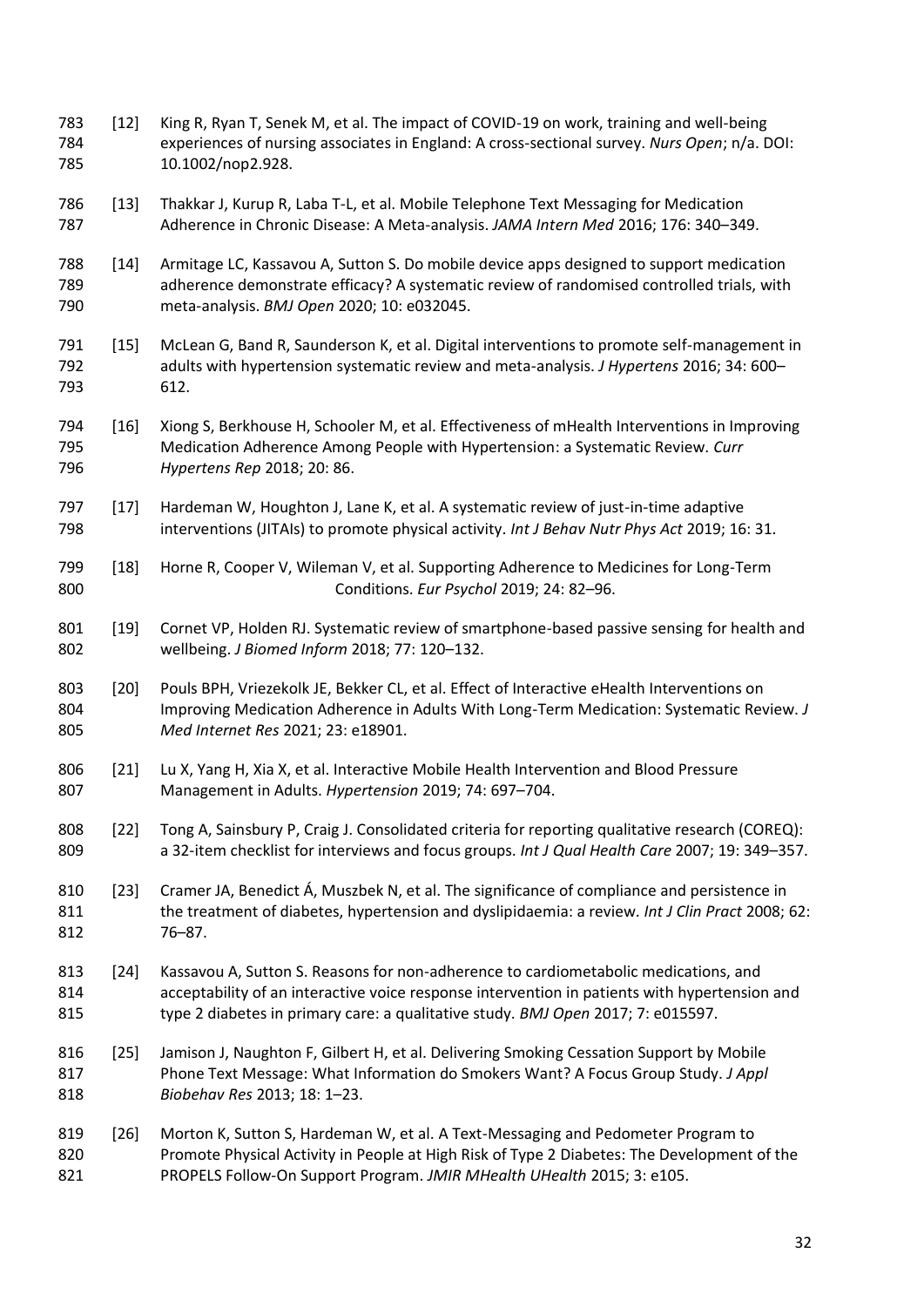| 822<br>823<br>824        | $[27]$ | Eborall H, Morton K. Use of Focus Groups in Developing Behavioural mHealth Interventions: A<br>Critical Review. In: Barbour RS, Morgan DL (eds) A New Era in Focus Group Research:<br>Challenges, Innovation and Practice. London: Palgrave Macmillan UK, pp. 109-127.                                 |
|--------------------------|--------|--------------------------------------------------------------------------------------------------------------------------------------------------------------------------------------------------------------------------------------------------------------------------------------------------------|
| 825<br>826               | $[28]$ | Britten N. Qualitative Research: Qualitative interviews in medical research. BMJ 1995; 311:<br>$251 - 253.$                                                                                                                                                                                            |
| 827<br>828               | $[29]$ | Charmaz K. Constructing Grounded Theory: A Practical Guide through Qualitative Analysis.<br>SAGE, 2006.                                                                                                                                                                                                |
| 829<br>830<br>831<br>832 | $[30]$ | PAM - Programme on Adherence to Medication. Primary Care Unit,<br>https://www.phpc.cam.ac.uk/pcu/research/research-groups/bsg/research-<br>themes/medication-adherence/pam-programme-on-adherence-to-medication/ (accessed 1<br>October 2020).                                                         |
| 833<br>834<br>835        | $[31]$ | Kassavou A, A'Court CE, Chauhan J, et al. Assessing the acceptability of a text messaging<br>service and smartphone app to support patient adherence to medications prescribed for high<br>blood pressure: a pilot study. Pilot Feasibility Stud 2020; 6: 134.                                         |
| 836<br>837<br>838<br>839 | $[32]$ | National Institute for Health and Care Excellence. Evidence Standards Framework for Digital<br>Health Technologies., https://www.nice.org.uk/Media/Default/About/what-we-do/our-<br>programmes/evidence-standards-framework/digital-evidence-standards-framework.pdf<br>(2019, accessed 16 July 2020). |
| 840<br>841               | $[33]$ | Palacio A, Garay D, Langer B, et al. Motivational Interviewing Improves Medication<br>Adherence: a Systematic Review and Meta-analysis. J Gen Intern Med 2016; 31: 929-940.                                                                                                                            |
| 842<br>843<br>844        | $[34]$ | Aubeeluck E, Al-Arkee S, Finlay K, et al. The impact of pharmacy care and motivational<br>interviewing on improving medication adherence in patients with cardiovascular diseases: A<br>systematic review of randomised controlled trials. Int J Clin Pract 2021; 75: e14457.                          |
| 845<br>846<br>847        | $[35]$ | Zomahoun HTV, Guénette L, Grégoire J-P, et al. Effectiveness of motivational interviewing<br>interventions on medication adherence in adults with chronic diseases: a systematic review<br>and meta-analysis. Int J Epidemiol 2017; 46: 589-602.                                                       |
| 848<br>849<br>850        | $[36]$ | Leon N, Surender R, Bobrow K, et al. Improving treatment adherence for blood pressure<br>lowering via mobile phone SMS-messages in South Africa: a qualitative evaluation of the SMS-<br>text Adherence SuppoRt (StAR) trial. BMC Fam Pract 2015; 16: 80.                                              |
| 851<br>852               | $[37]$ | Barber N. Should we consider non-compliance a medical error? Qual Saf Health Care 2002;<br>$11:81 - 84.$                                                                                                                                                                                               |
| 853<br>854<br>855        | $[38]$ | Horne R, Chapman SCE, Parham R, et al. Understanding Patients' Adherence-Related Beliefs<br>about Medicines Prescribed for Long-Term Conditions: A Meta-Analytic Review of the<br>Necessity-Concerns Framework. PLOS ONE 2013; 8: e80633.                                                              |
| 856<br>857<br>858        | $[39]$ | Nelson LA, Mulvaney SA, Johnson KB, et al. mHealth Intervention Elements and User<br>Characteristics Determine Utility: A Mixed-Methods Analysis. Diabetes Technol Ther 2017; 19:<br>$9 - 17.$                                                                                                         |
| 859<br>860<br>861        | $[40]$ | Hirschey J, Bane S, Mansour M, et al. Evaluating the Usability and Usefulness of a Mobile App<br>for Atrial Fibrillation Using Qualitative Methods: Exploratory Pilot Study. JMIR Hum Factors<br>2018; 5: e13.                                                                                         |